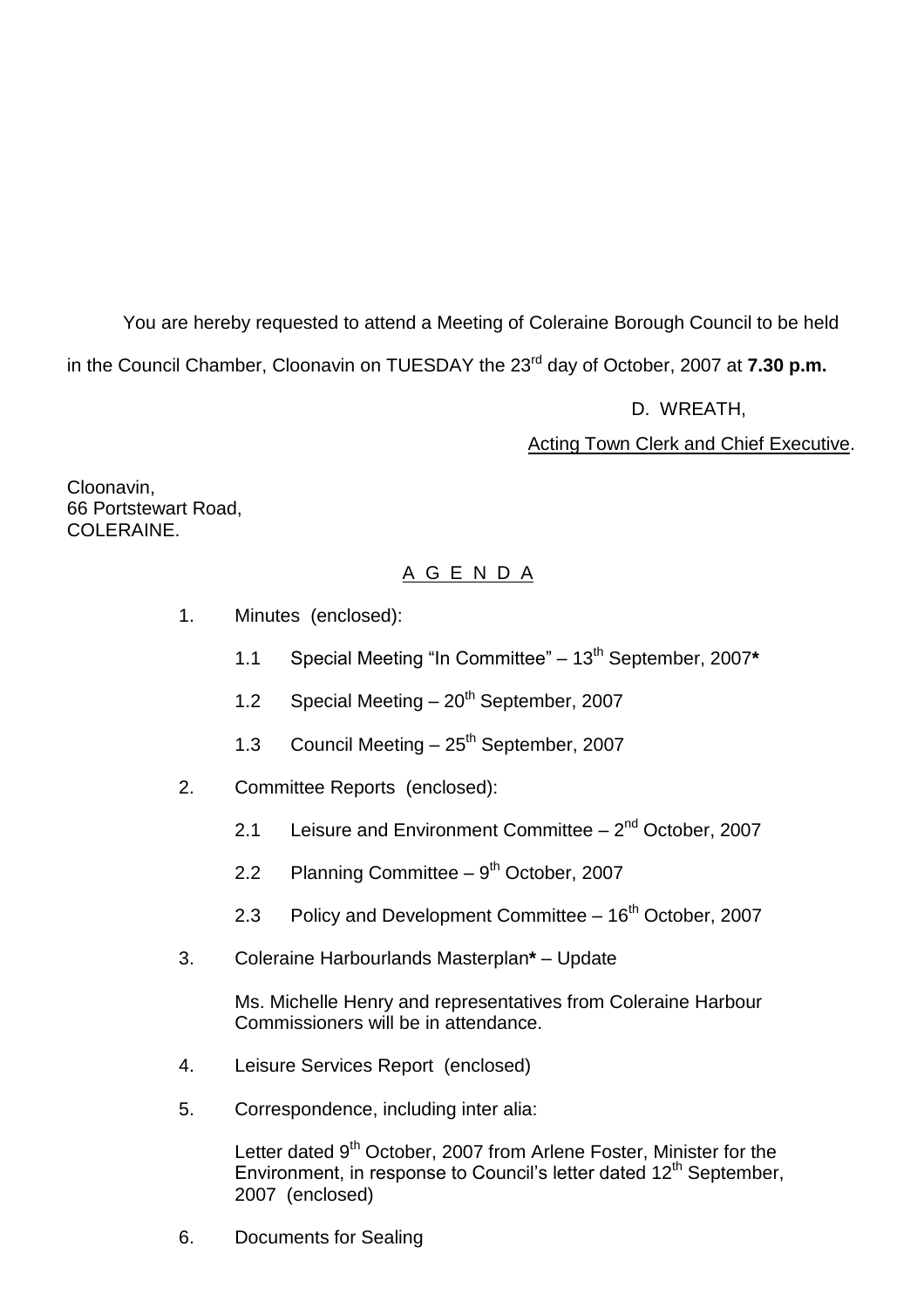#### **Enclosed for Information:**

- (i) Minutes of the Northern Health and Social Services Council dated 5<sup>th</sup> September, 2007
- (ii) Northern Ireland Water Direct Telephone Contact for Elected **Representatives**
- (iii) SOLACE RPA Update  $-16^{th}$  October, 2007

\* Recommended for consideration "In Committee".

To: Each Member of Council. 19th October, 2007.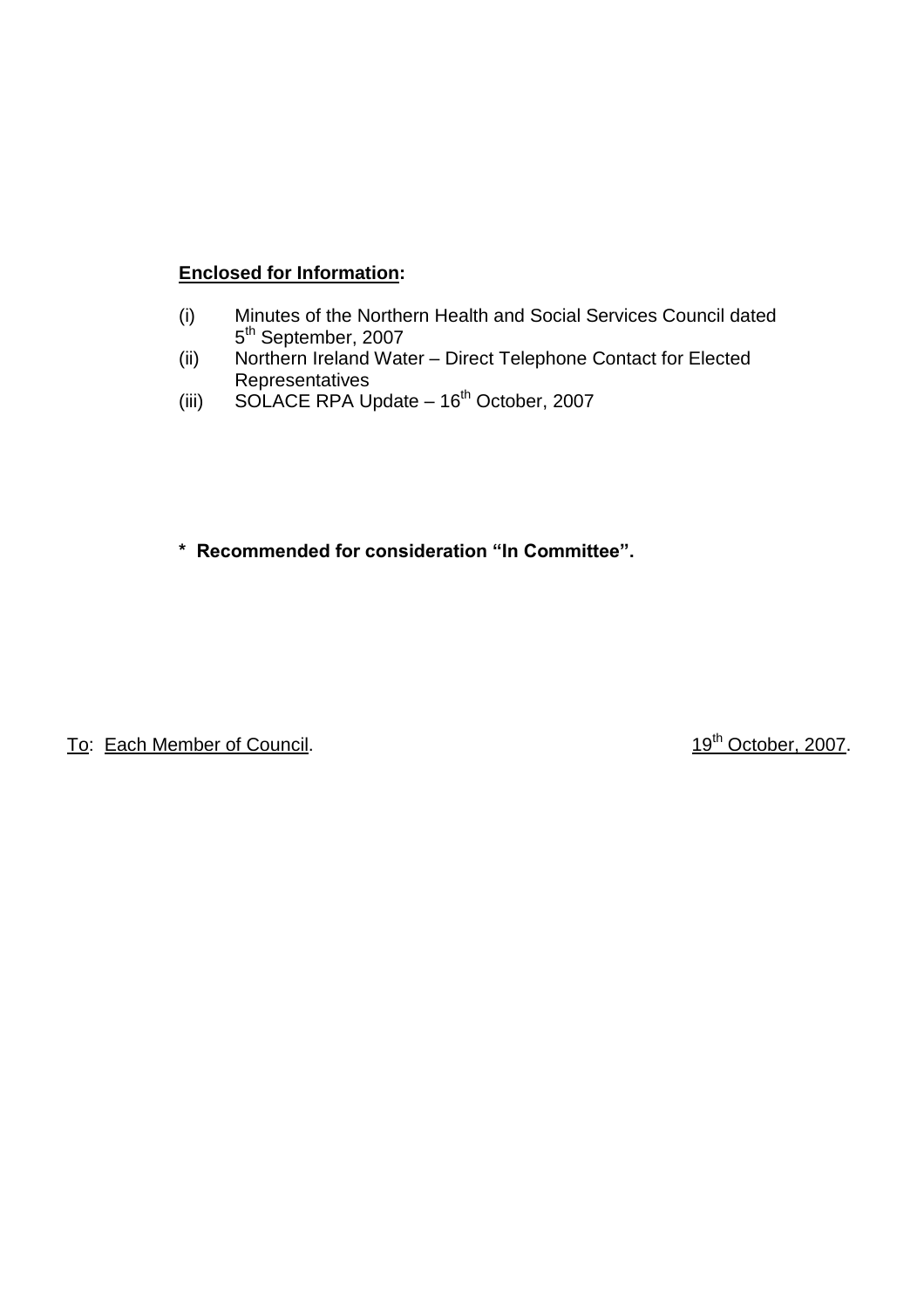#### **SPECIAL MEETING**

#### **20 th September, 2007.**

| <b>Convened:</b> | To receive an update on Coleraine Showgrounds |
|------------------|-----------------------------------------------|
|------------------|-----------------------------------------------|

**Present:** The Mayor, Councillor J. M. Bradley, in the Chair

The Deputy Mayor, Councillor E. A. Johnston (Mrs.)

#### **Aldermen**

| E. T. Black (Mrs.)  | D. McClarty   |
|---------------------|---------------|
| W. T. Creelman      | W. J. McClure |
| M. T. Hickey (Mrs.) |               |

#### **Councillors**

|    | D. D. Barbour<br>O. M. Church (Mrs.)<br>T. J. Deans<br><b>B.</b> Fitzpatrick<br>S. Gilkinson | N. F. Hillis<br>W. A. King<br>G. L. McLaughlin<br>R. A. McPherson |
|----|----------------------------------------------------------------------------------------------|-------------------------------------------------------------------|
| in |                                                                                              | Director of Leisure Services. Head of Administra                  |

| Officers in        | Director of Leisure Services, Head of Administrative |
|--------------------|------------------------------------------------------|
| <b>Attendance:</b> | Services and Administrative Assistant                |

**Apologies**: Councillors Cole and Mrs. Fielding

#### **1.0 WELCOME**

The Mayor welcomed everyone to the meeting. He extended a special welcome to Mr. Nevin Oliver of Coleraine Football Club.

#### **2.0 COLERAINE SHOWGROUNDS**

Councillors Dean and King declared an interest in this topic.

Mr. Nevin Oliver of Coleraine Football Club was in attendance to update members on Coleraine Football Club. He elaborated on various issues including:

- A brief history of the Club
- **Management Structure**
- **Admin and Finance Issues**
- **I.F.A. League**
- Achievements to date

The Chairman thanked Mr. Oliver for his presentation.

It was proposed by Alderman McClarty, seconded by Councillor McPherson and agreed:

That the discussion on the Showgrounds be heard 'In Committee'.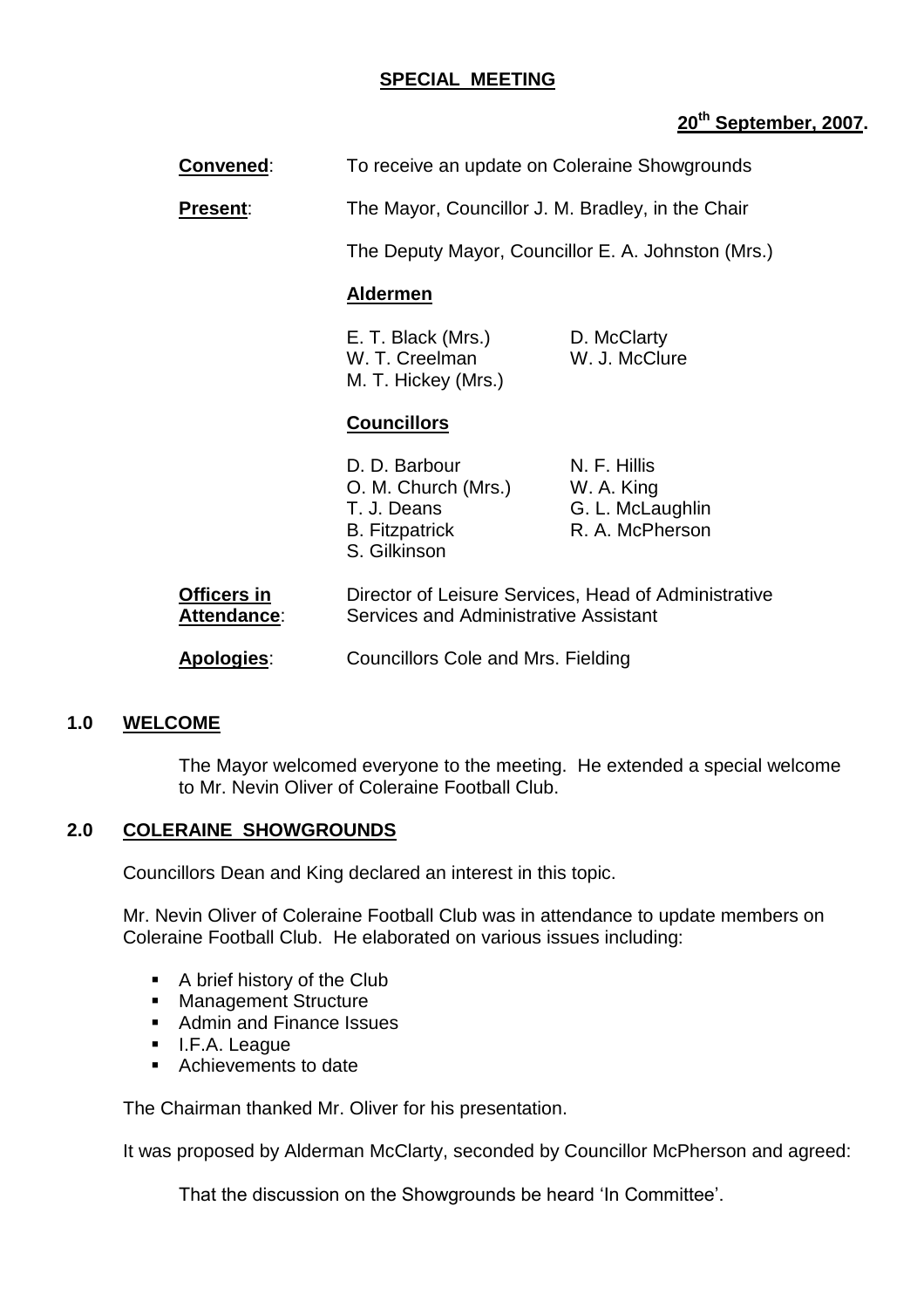#### **COUNCIL MEETING**

Minutes of proceedings of Coleraine Borough Council held in the Council Chamber, Cloonavin, on Tuesday, 25<sup>th</sup> September, 2007.

- **Convened:** As per Notice attached.
- **Present:** The Mayor, Councillor J. M. Bradley, in the Chair

The Deputy Mayor, Councillor E. A. Johnston (Mrs.)

#### **Aldermen**

| W. T. Creelman      | D. McClarty   |
|---------------------|---------------|
| M. T. Hickey (Mrs.) | W. J. McClure |

#### **Councillors**

| D. D. Barbour         | S. Gilkinson      |
|-----------------------|-------------------|
| O. M. Church (Mrs.)   | N. F. Hillis      |
| A. S. Cole            | <b>B.</b> Leonard |
| T. J. Deans           | R. A. McPherson   |
| E. P. Fielding (Mrs.) | A. McQuillan      |
| <b>B.</b> Fitzpatrick |                   |

**Officers in** Acting Town Clerk and Chief Executive, Director of Leisure Attendance: Services, Head of Administrative Services, Head of Development Services, Leisure Services Officer (Facilities) (Items 1.0 –5.2), Technical and Waste Management Officer (Items  $1.0 - 4.0$ ) and Administrative Assistant **Also in** Mrs. Patricia Murphy, Area Electoral Officer (Item 1.0) **Attendance:**

**Apologies:** Alderman Mrs. Black, Councillors Dallat and McLaughlin

#### **1.0 ELECTORAL OFFICE REGISTRATION WEEK**

The Mayor welcomed Mrs. Patricia Murphy who was in attendance to update Council on the Electoral Office's plans to increase continuous registration. These would be highlighted by the 'Electoral Office Registration Week' programme, to be launched at Stormont on 1<sup>st</sup> October, 2007. The theme for the 2007 events would centre around people with disability and the new registration forms, designed to be more user friendly and available in a variety of languages, would be made widely obtainable through an increased variety of outlets such as solicitors offices and estate agents.

Following her presentation, Mrs. Murphy answered members' queries on a variety of issues. The Mayor then thanked Mrs. Murphy for her informative presentation, following which she withdrew.

#### **2.0 MINUTES**

The Minutes of the Council Meeting of 28<sup>th</sup> August, 2007 were confirmed and signed.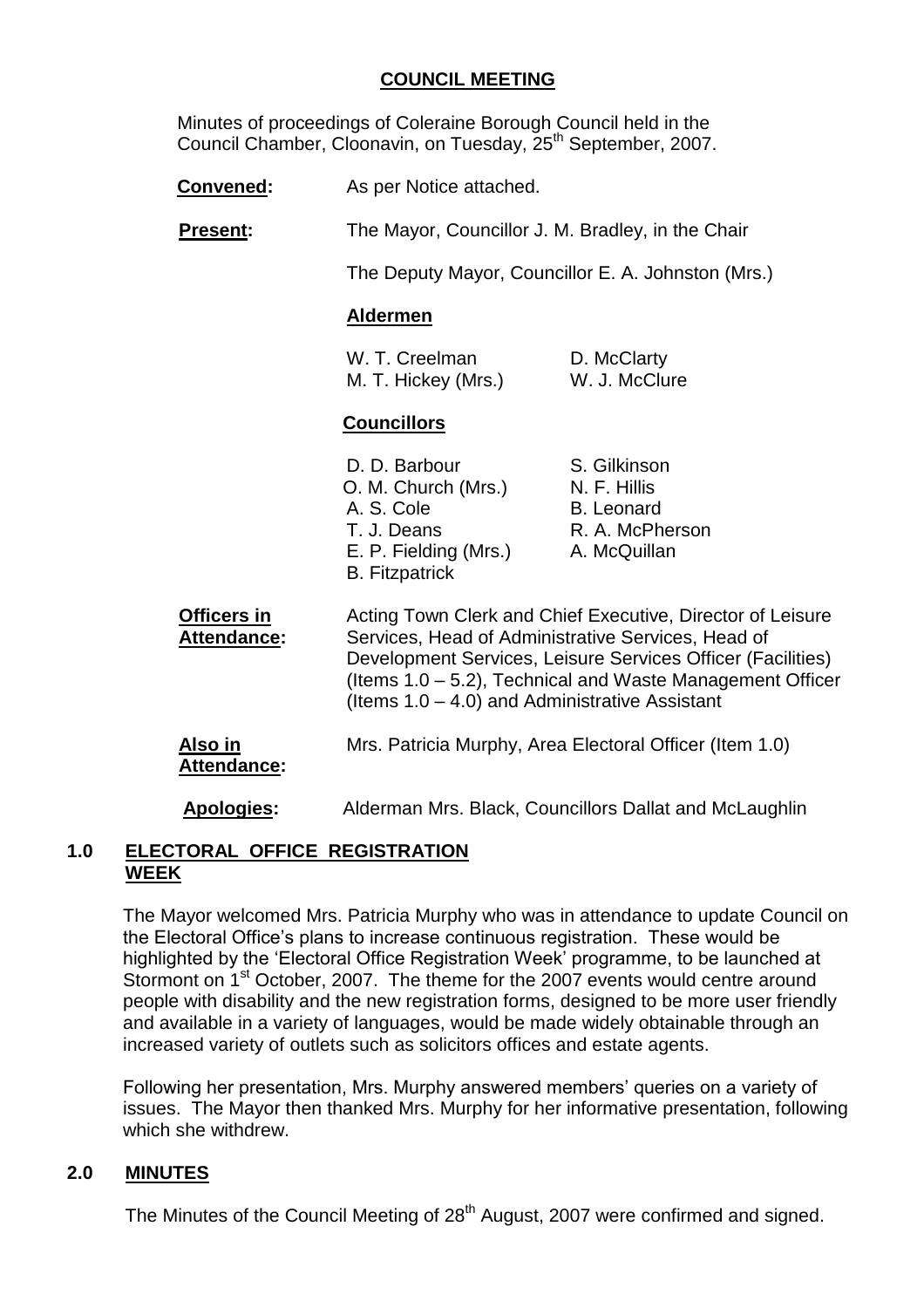#### **3.0 COMMITTEE REPORTS**

3.1 Leisure and Environment The Chairman, Councillor McPherson, moved Committee **the adoption of the Leisure and Environment** Committee Report; this was duly seconded by Alderman McClure.

Matters arising:

3.1.1 Multi-Purpose Kickabout The North Eastern Education and Library Board Area – Garvagh had now replied to the request for land for a (Item 7.1) project at Lyttlesdale, Garvagh, stating that Council's proposal did not appear to offer the best possible terms.

> It was, therefore, proposed by Councillor McQuillan, seconded by Alderman McClarty and agreed:

> > That Council revert to the original proposal for the multi-purpose kickabout area at Garvagh and proceed with the project, subject to planning consent etc.

The Committee Report was agreed subject to the amendment.

| 3.2   | <b>Planning Committee</b><br>28 <sup>th</sup> August, 2007      | The Chairman, Alderman McClure, moved the<br>adoption of the Planning Committee Report; this<br>was duly seconded by Councillor Mrs. Johnston<br>and agreed. |
|-------|-----------------------------------------------------------------|--------------------------------------------------------------------------------------------------------------------------------------------------------------|
| 3.3   | <b>Planning Committee</b><br>11 <sup>th</sup> September, 2007   | The Chairman, Alderman McClure, moved the<br>adoption of the Planning Committee Report; this<br>was duly seconded by Councillor Mrs.<br>Johnston.            |
|       | Matters arising:                                                |                                                                                                                                                              |
| 3.3.1 | <b>All-Ireland Junior Camogie</b><br>Final<br>$($ ltem 11.0 $)$ | It was agreed that the Mayor's reception to host<br>the Derry Camogie team be extended to include<br>the minor team.                                         |
| 3.3.2 | Sympathy<br>$($ ltem 2.0 $)$                                    | Alderman Mrs. Hickey thanked members for the<br>sympathy and respect shown on the death of                                                                   |

The Committee report was agreed subject to the amendment.

| 3.4 | Policy and Development | The Chairman, Councillor Hillis, moved the  |
|-----|------------------------|---------------------------------------------|
|     | Committee              | adoption of the Policy and Development      |
|     |                        | Committee Report; this was duly seconded by |
|     |                        | Councillor Mrs. Johnston.                   |

her mother-in-law.

Matters arising:

3.4.1 Apology **It was noted that Alderman Mrs. Hickey had**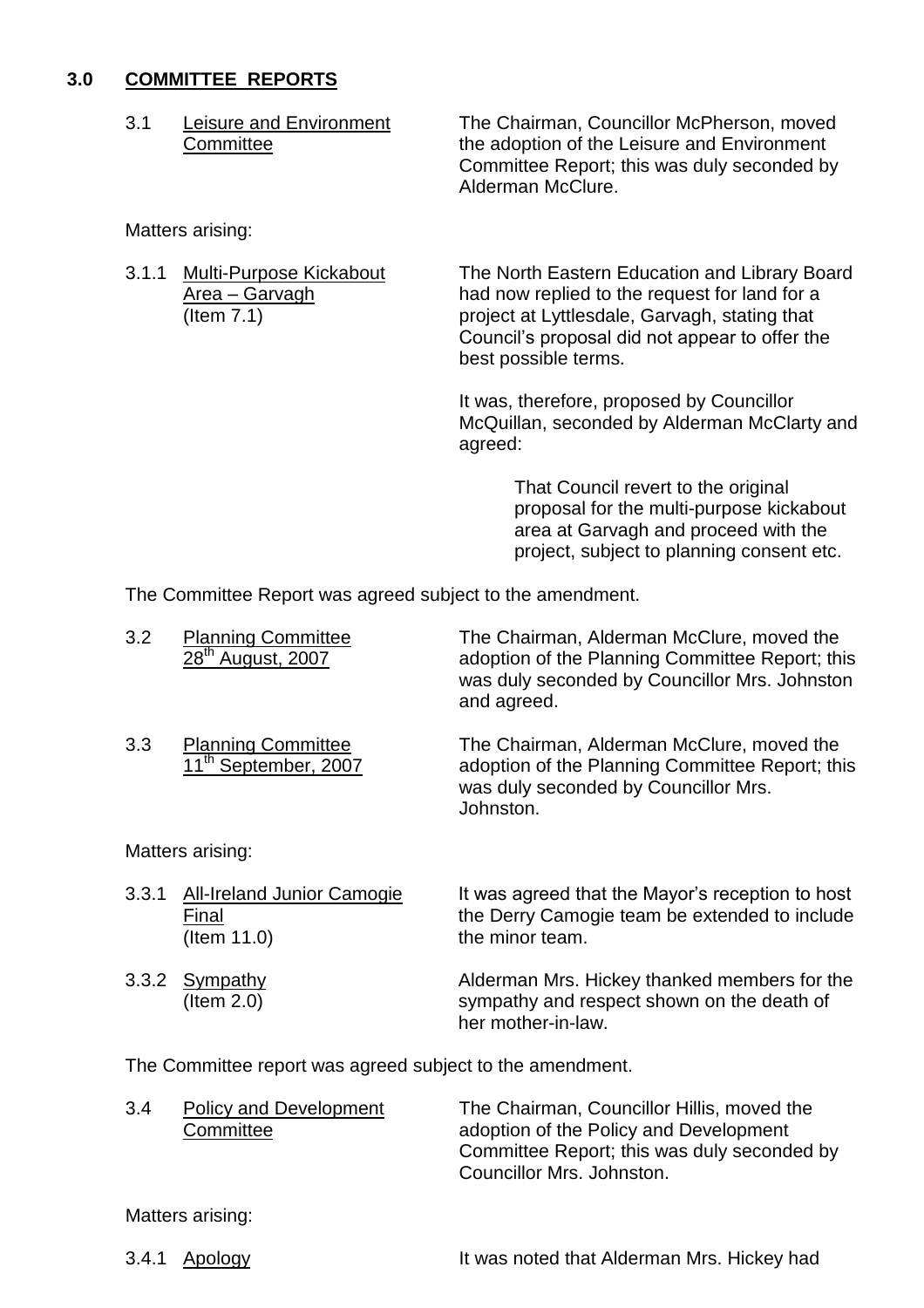submitted an apology for this meeting; the minutes would be changed to reflect this.

3.4.2 Repairs to the Mayor's and In response to a member's query, the Head Deputy Mayor's Chains **of Administrative Services confirmed that** (Items 5.1 and 13.0) samples of cloth for the collarettes would be shown to Council before a decision was made on the collarettes.

The Committee Report was agreed subject to the amendment.

#### **4.0 TENDER - PORTBALLINTRAE HARBOUR WALL REPAIRS**

Three tenders had been received for this work viz:

| <b>Tenderer</b>         | <b>Submitted Tender (£)</b> | <b>Submitted Tender</b><br>Corrected (£) |
|-------------------------|-----------------------------|------------------------------------------|
| ABCO Marine Ltd. (ABCO) | 197,074.20                  | 197,077.02                               |
| <b>Ward Contracts</b>   | 244,780.00                  | 245,610.00                               |
| W. G. Killough          | 499,750.60                  | 499,750.61                               |

Agreed:

That Council accept the lowest tender from ABCO Marine Ltd. in the sum of £197,077.02.

#### **5.0 LEISURE SERVICES REPORT**

Consideration was given to the Report of the Director of Leisure Services (previously supplied).

Matters arising:

5.1 Tender –Multi Purpose Seven tenders had been received for the Kickabout Area, Macosquin construction of this facility viz:

|    | <b>Tenderer</b>                      | <b>Submitted</b><br>Tender (£) |
|----|--------------------------------------|--------------------------------|
| 1. | B. Mullan & Sons, Limavady           | 133,751.00                     |
| 2. | Northstone Ltd., Coleraine           | 129,260.53                     |
| 3. | W&H Alexander Ltd., Omagh            | 122,846.60                     |
| 4. | Kennedy Quarries Ltd., Coleraine     | 116,331.05                     |
| 5. | T. D. McKane & Son, Castlederg       | 114,790.50                     |
| 6. | Crawford Contracts, Ballymena        | 112,956.95                     |
| 7. | Fox Building and Engineering, Omagh* | 107,293.00                     |

\*This tender contained a mathematical error which added £51.00 to the cost. The amended figure totalled £107,344.00.

Agreed:

That Council accept the lowest tender from Fox Building and Engineering in the sum of £107,344.00.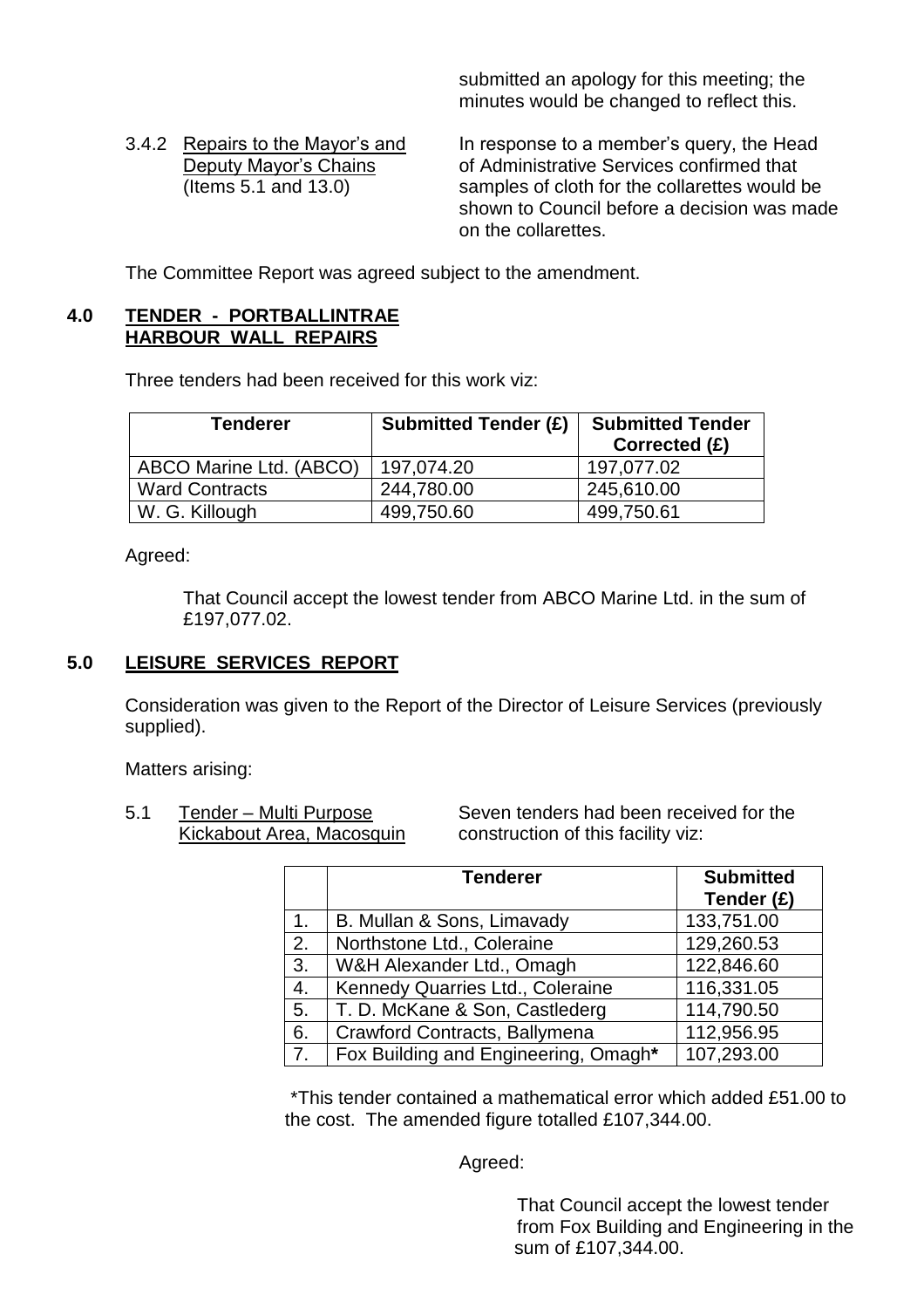5.2 Garvagh Sports Hall Consideration was given to information on this topic, as contained in the report.

> It was proposed by Councillor McQuillan, seconded by Alderman McClarty and agreed:

> > That Council confirm the commitment to meet the operating deficit of Garvagh Sports Hall at £150,000 –£175,000 per annum.

### **6.0 CONSULTATION LIST**

The following consultation papers had been received and were available for members who wished to consider making a response:

1. Department for Transport – Road User Safety Division – Directive 2003/20/EC-Use of Seat Belts and Child Restraints by Child Passengers on Buses and Coaches

Comments due: 30<sup>th</sup> November, 2007

2. Driver and Vehicle Agency - A Consultation Paper on Driver Certificate of Professional Competence - Further Implementation Arrangements

Comments due: 15<sup>th</sup> December, 2007

#### **7.0 DOE - ADVANCE NOTICE BIRTHDAY HONOURS 2008**

Council noted the advance notice from the DOE on the Birthday Honours 2008.

#### **8.0 AUTISM NORTHERN IRELAND**

Read letter from Autism Northern Ireland thanking Council for its support and inviting members to join families, friends and individuals with autism on the Walk for Autism on 13<sup>th</sup> October, 2007. Council were also encouraged to address the current Ministerial Review on Autism and to endorse the fact finding visit to Washington in support of autism legislation.

Noted.

# **9.0 LOCAL DEMOCRACY WEEK**

Council was reminded that Local Democracy Week would take place on  $15^{th}$  –  $19^{th}$  October, 2007.

Members interested in taking part in the 'speed dating' event were asked to contact the Community Development Manager.

#### **10.0 CAPITAL PROGRAMME WORKSHOP**

Council noted that the Capital Programme Workshop would be held on Tuesday 30<sup>th</sup> October, 2007.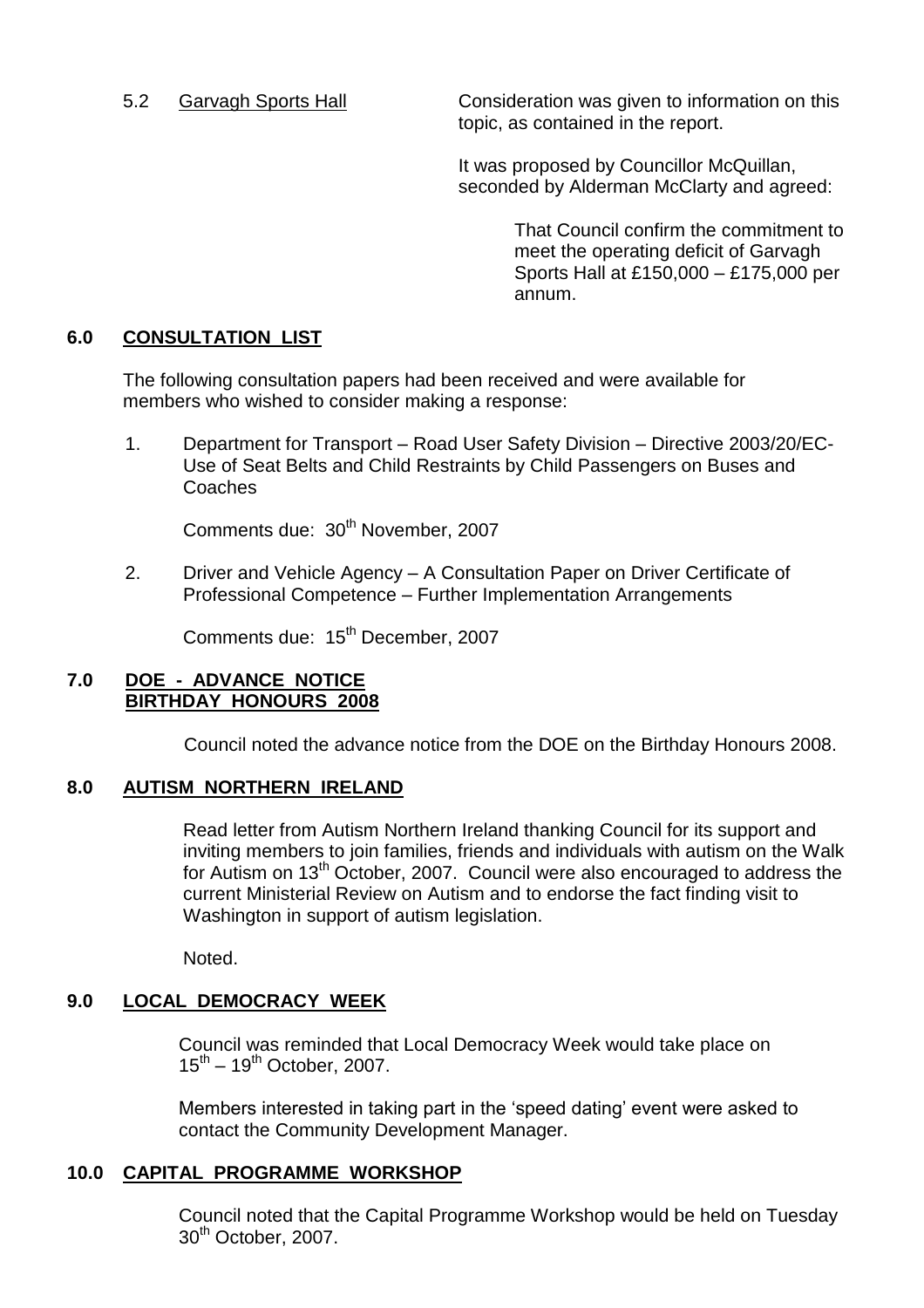#### **11.0 ENVIRONMENT AND HERITAGE SERVICE - 'WATER MATTERS'**

Members were invited to a meeting of the Lower Foyle Catchment Stakeholder Group which would be held on Thursday 4th October, 2007 in the Whitehorse Hotel, Londonderry

Noted.

#### **12.0 EQUALITY COMMISSION - 7 TH ANNUAL CONFERENCE**

The Equality Commission's  $7<sup>th</sup>$  Annual Conference, 'Equality for all – A Focus on Rights and Representation', would be held on Tuesday 23<sup>rd</sup> October, 2007 in the Hilton Hotel, Belfast.

Noted.

#### **13.0 UNIVERSITY OF ULSTER - 15TH ANNUAL PLANNING AND DEVELOPMENT CONFERENCE**

This University of Ulster Conference would be held on Wednesday 24<sup>th</sup> October, 2007 in the Belfast Harbour Commissioners' Offices

Noted.

#### **14.0 HERITAGE LOTTERY FUND - CONFERENCE**

The Heritage Lottery Fund Conference, 'Digging Deeper: Sharing our Past, Sharing Our Future', would be held on Thursday 15<sup>th</sup> November, 2007 in W5 Belfast.

Any members interested in attending were asked to contact the Administrative Officer.

#### **15.0 CONFEDERATION OF EUROPEAN COUNCILLORS - SEMINAR**

The Confederation of European Councillors Seminar, 'Tackling Poverty and Social Need in Ireland North and South', would be held on Friday 7<sup>th</sup> December, 2007 in the Killyhevlin Hotel, Enniskillen.

Any members interested in attending were asked to contact the Administrative Officer.

#### **16.0 DOCUMENTS TABLED**

- (I) Department for Social Development 'Opening Doors' Strategy for the Delivery of Voluntary Advice Services to the Community.
- (ii) Youth Justice Board Magazine June/July 2007.
- (iii) Business First Volume 3 September 2007.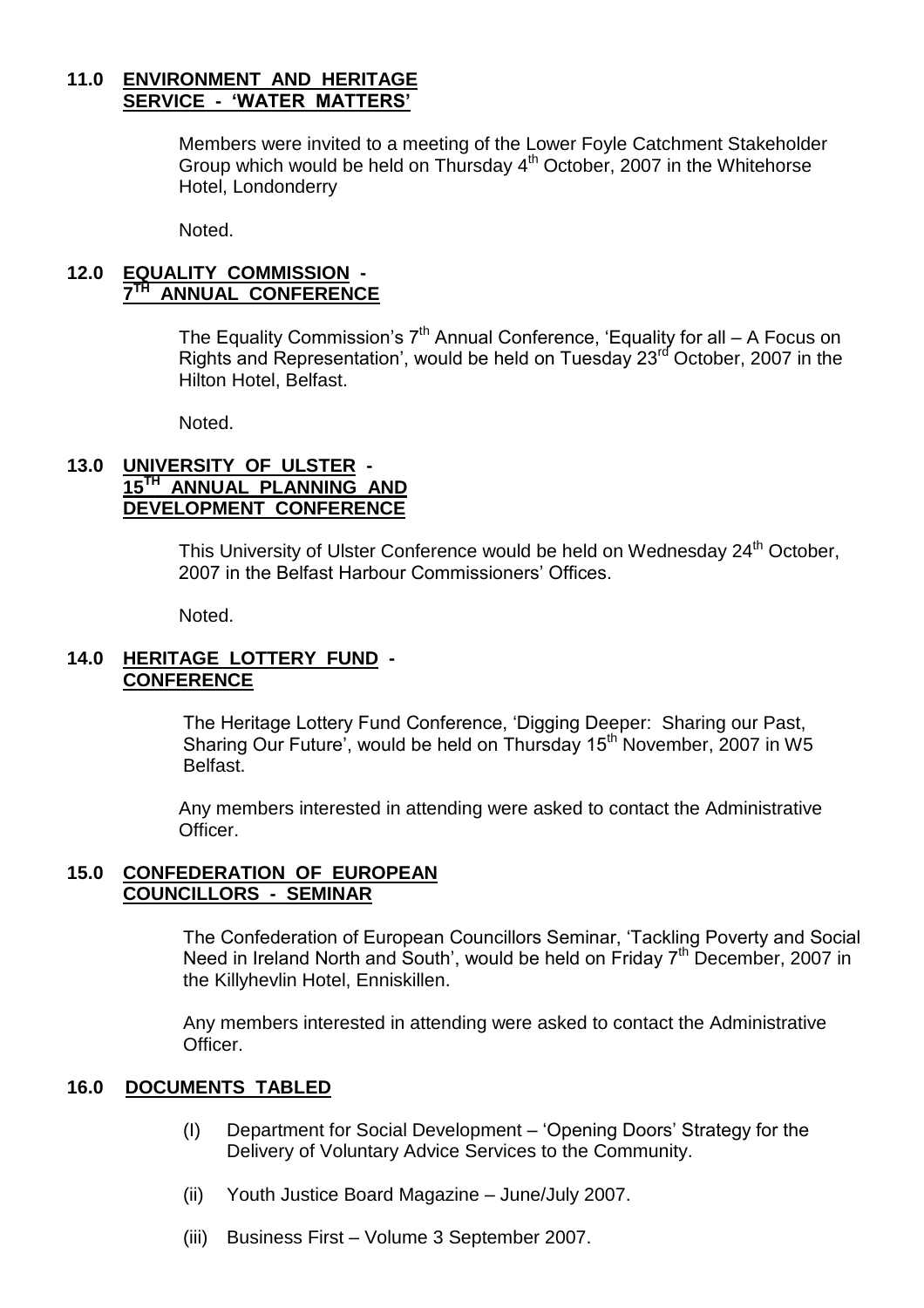- (iv) Northern Ireland Human Rights Commission Review.
- (v) Health Promotion Agency Annual Report.
- (vi) First Trust Bank Economic Outlook and Business Review.
- (vii) Parades Commission –Annual Report and Financial Statements for year ended 31<sup>st</sup> March, 2006.

#### **17.0 INCIDENT AT 'THE LOMBARD', QUEEN STREET, COLERAINE**

Council noted that an incident involving the collapse of a roof had taken place at the above location on 24<sup>th</sup> September, 2007. Demolition works had started on the building; Queen Street, which had been closed following the incident, had now been reopened.

#### **18.0 NORTH WEST REGIONAL WASTE MANAGEMENT COMMITTEE**

Members were reminded that a meeting of the Committee would be held on 1<sup>st</sup> October, 2007 to consider the Strategic Outline Case and the Memorandum of Understanding.

Three members had already indicated their interest in attending this meeting and any further members interested in attending were asked to contact the Acting Chief Executive.

Alderman Creelman and Councillors Gilkinson, Church and McPherson also indicated their intention to attend the meeting.

#### **19.0 DOCUMENTS FOR SEALING**

Resolved:

That the following documents be sealed:

| 1. Lease                | NIHE to Coleraine Borough Council -<br>Lands at Ramsey Park, Macosquin.        |
|-------------------------|--------------------------------------------------------------------------------|
| 2. Supplemental Licence | Coleraine Borough Council to NIHE -<br>Decant site at Glebe Avenue, Coleraine. |
| 3. Cemetery Titles      | Grant of Rights of Burial – Deeds Register Nos.<br>3354-3359 (inclusive):      |
|                         | Agherton<br>2<br>3<br><b>Ballywillan</b>                                       |

Advanced Deeds - Register Nos. 0191-0195 (inclusive):

Coleraine 0 Kilrea 0 Portstewart 1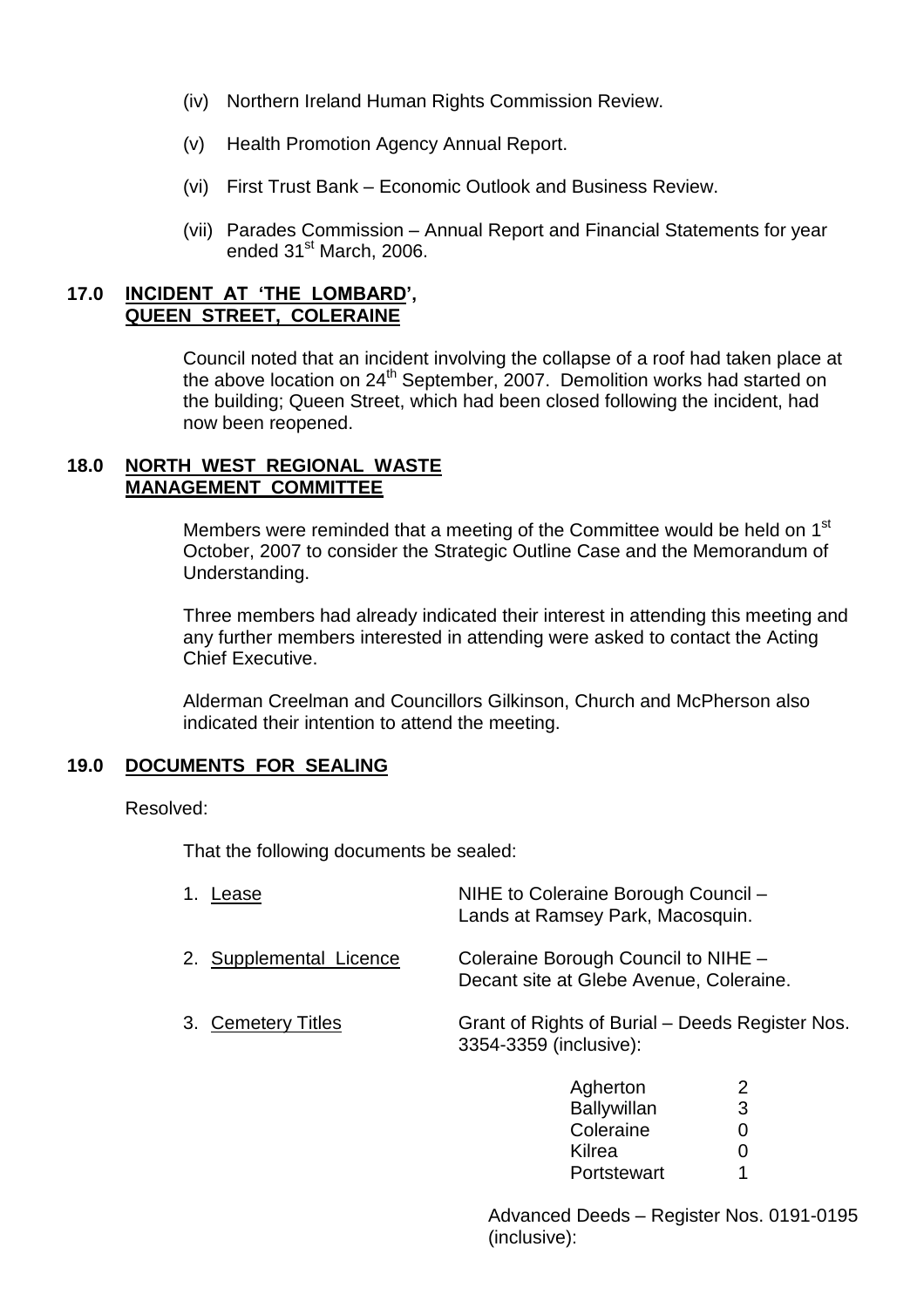| Agherton           | 1 |
|--------------------|---|
| <b>Ballywillan</b> | 2 |
| Coleraine          | 0 |
| Portstewart        | 2 |

### **20.0 MACMILLAN COFFEE MORNING**

The Macmillan Coffee Morning would be held on Friday 28<sup>th</sup> September, 2007 commencing at 10.30 am. All members were invited to attend.

Noted.

#### **21.0 GARVAGH MUSEUM**

Garvagh Museum would be holding an event to launch the installation of the new gates on Saturday 28<sup>th</sup> September, 2007.

Noted.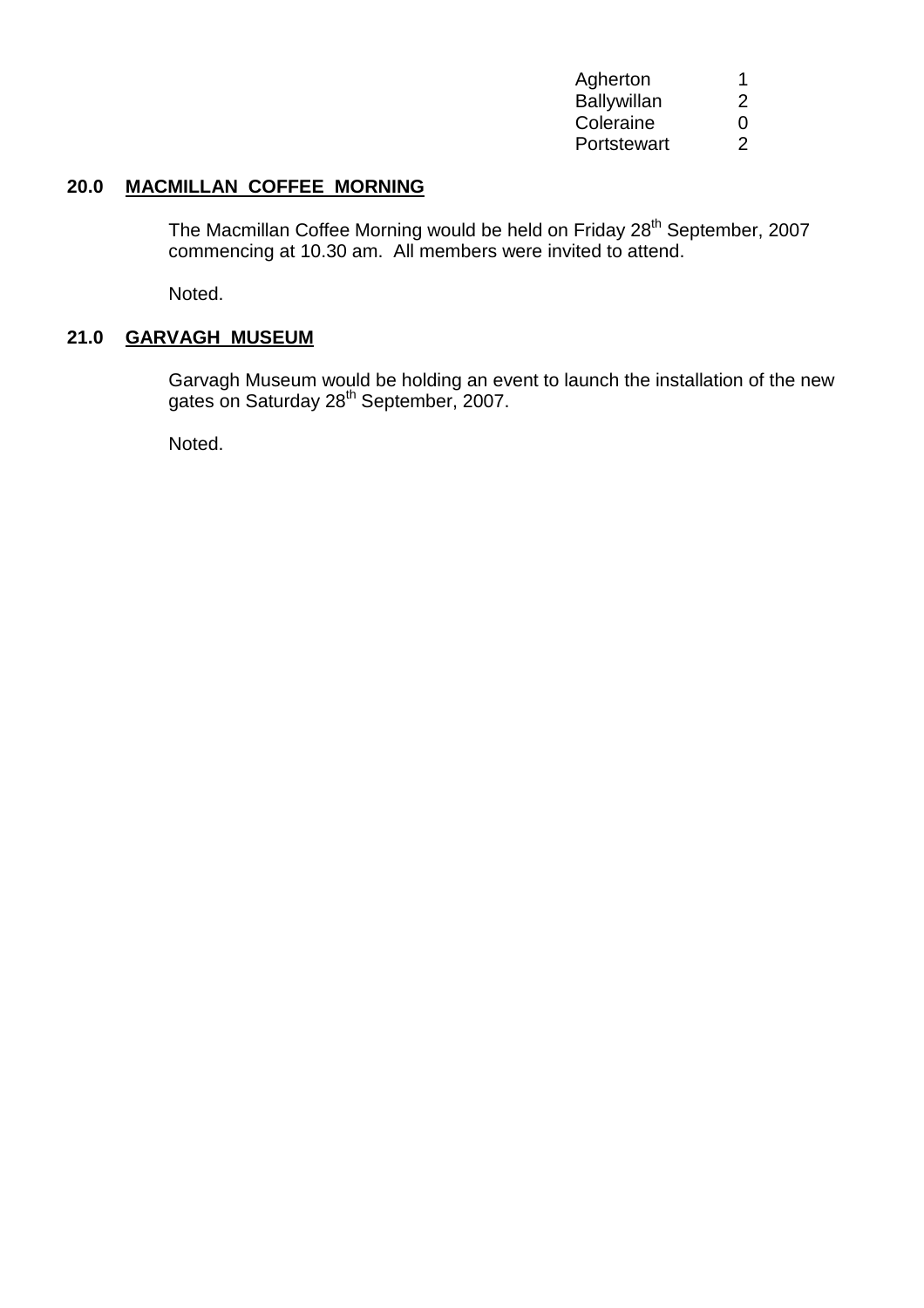#### **LEISURE AND ENVIRONMENT COMMITTEE**

#### **2 nd October, 2007.**

| <b>Present:</b> | Councillor R. A. McPherson, in the Chair                                                                                                                                     |                                                                                                                                                                   |
|-----------------|------------------------------------------------------------------------------------------------------------------------------------------------------------------------------|-------------------------------------------------------------------------------------------------------------------------------------------------------------------|
|                 | The Mayor, Councillor J. M. Bradley                                                                                                                                          |                                                                                                                                                                   |
|                 | The Deputy Mayor, Councillor E. A. Johnston (Mrs.)                                                                                                                           |                                                                                                                                                                   |
|                 | <b>Aldermen</b>                                                                                                                                                              |                                                                                                                                                                   |
|                 | E. T. Black (Mrs.)<br>W. T. Creelman<br>D. McClarty<br>(Items $1.0 - 11.0$ )                                                                                                 | W. J. McClure                                                                                                                                                     |
|                 | <b>Councillors</b>                                                                                                                                                           |                                                                                                                                                                   |
|                 | D. D. Barbour<br>O. M. Church (Mrs.)<br>A. S. Cole<br>J. J. Dallat<br>(Items $1.0 - 11.0$ )<br>T. J. Deans<br>(Items $1.0 - 11.0$ )<br>E. P. Fielding (Mrs.)<br>S. Gilkinson | N. F. Hillis<br>(Items $1.0 - 11.0$ )<br>W. A. King<br><b>B.</b> Leonard<br>(Items $1.0 - 4.5.2$ )<br>G. L. McLaughlin<br>A. McQuillan<br>(Items $2.0 - 12.1.4$ ) |

# **Officers in**

Attendance: Acting Town Clerk and Chief Executive, Director of Leisure Services (Items 3.0 –12.1.4), Leisure Services Officer (Services), Leisure Services Officer (Facilities) (Items 3.0 – 12.1.4), Principal Environmental Health Officer, Head of Administrative Services, Senior Technical Officer, Principal Building Control Officer (Items  $2.0 - 9.0$ ) and Administrative Assistant

#### **Apologies:** Alderman Mrs. Hickey and Councillor Fitzpatrick

#### **1.0 WELCOME**

The Chairman welcomed everyone to the meeting. He extended a special welcome to Mr. Robert White of Derry City Council.

#### **2.0 BUILDING CONTROL ANNUAL REPORT 2006/2007**

Mr. Robert White was in attendance to present the Northern Group Building Control Committee report to members. He updated members on the work done by the Northern Group Building Control Committee and elaborated on various issues including:

- Performance Indicators
- Revised Building Regulations
- **Review of Public Administration**
- **Building Control Staffing**
- Consortium of European Building Control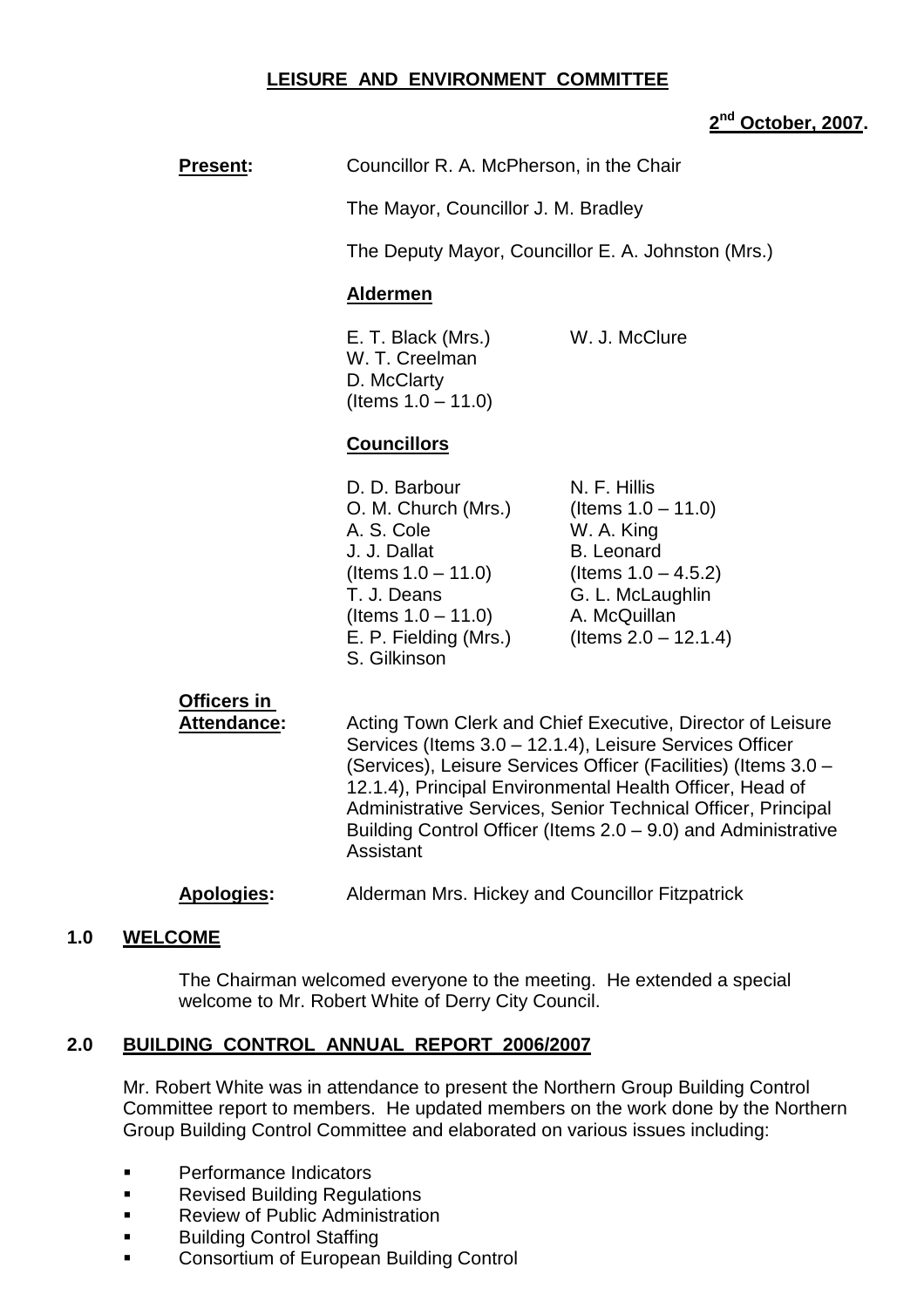Members' questions were then answered by Mr. White.

A member raised concern about disabled access to commercial properties in the Borough. Mr. White informed members that there was a 'Barcelona Agreement' advocating an integrated multi-agency approach to alleviate such problems. He would forward information about the Agreement to Council for further consideration.

The Chairman thanked Mr. White for his report after which he withdrew.

#### **3.0 NORTHERN IRELAND MILK CUP**

The Chairman welcomed Mr. Victor Leonard and Mr. Jim Weir who were in attendance to address Committee on the Northern Ireland Milk Cup.

Mr. Leonard thanked Council for its support over the last twenty-five years.

Mr. Weir advised members on the need for additional assistance for 2008 and beyond. He updated members on financial matters and elaborated on various issues including:

- the likely loss of sponsors/reduction in the amount of support received
- Coleraine Showgrounds' limited facilities
- Expansion of the tournament
- media coverage

Mr. Weir appealed to Council for financial support of £65,000 per annum, for three years with inflationary increases in years two and three. The financial support would help the tournament to continue to be based in the Borough. It would assist in recruiting better and more professional teams and in the general development of the Tournament.

The Chairman thanked the representatives for their informative presentation and congratulated them on their success with the Northern Ireland Milk Cup Tournament. The representatives then withdrew.

It was then proposed by Alderman McClarty, seconded by Alderman McClure and agreed that:

Council contribute £65,000 per annum for three years with inflationary increases in years two and three.

#### **4.0 TECHNICAL SERVICES REPORT**

The Report of the Director of Technical Services was considered (previously supplied).

Matters arising:

| 4.1 | Disabled Parking Bays,<br><b>Ballycastle Road,</b><br>Coleraine | Council is recommended to approve Roads<br>Service's proposal to provide 2 no. disabled<br>parking bays at numbers 108 and 114<br>Ballycastle Road, Coleraine.                                                                            |
|-----|-----------------------------------------------------------------|-------------------------------------------------------------------------------------------------------------------------------------------------------------------------------------------------------------------------------------------|
|     |                                                                 | A member suggested that signs displaying<br>'Residents Only' could be placed on the wall at<br>the properties concerned. The Senior Technical<br>Officer would consult with Roads Service.<br>A member informed Committee that high kerbs |

made it difficult for passenger wheelchair users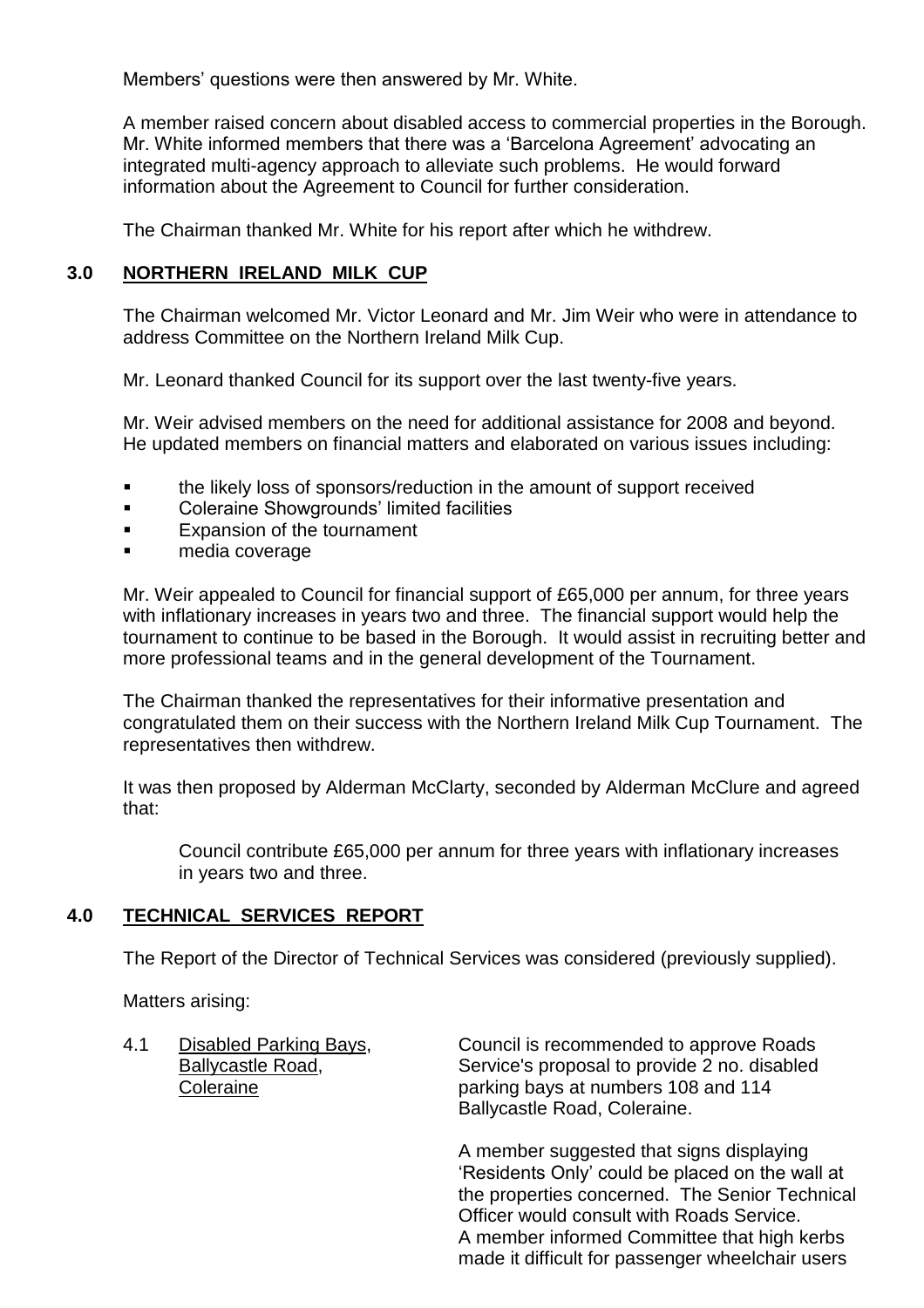to get out of cars onto the footpath.

A member enquired about community parking; the Acting Town Clerk and Chief Executive would consult with Roads Service.

4.2 Cycle Tracks at Council is recommended to approve Roads Mussenden Road, Service's proposal to convert existing footways<br>Articlave and to shared usage by cyclists and pedestrians at to shared usage by cyclists and pedestrians at Sea Road, The Castlerock Articlave and Castlerock.

> The Articlave conversion would operate from the Rockmount/Mussenden Road junction to Hezlett Primary School entrance on the Ballywoolen Road. The Castlerock conversion would operate from the Mussenden Road/Sea Road junction to the level crossing in Castlerock.

Several members raised concern about the state of cycle paths and footpaths in the Borough, including the problem of hedge-cutting causing punctures.

The Senior Technical Officer would raise the issues with Roads Service.

#### 4.3 Entertainment Licences

4.3.1 The Comfort Hotel. An application for the renewal and variation of 73 Main Street, an Entertainment Licence had been received Portrush **From Mr. C. Kennedy, c/o The Comfort Hotel**, Portrush.

> The variation included an area known as The Antrim Suite. Days and times intended to provide entertainment would be:

Monday/Tuesday – Saturday/Sunday 11.30 a.m. to 1.00 a.m. and Sunday 12.30 p.m. to midnight.

Recommended:

That the Entertainment Licence be renewed with variation subject to the following special conditions:

All amplified entertainment to be played through the in-house amplification system and compression type noise limiter, which shall be set to and maintained at a level not more than 83 dB (A). The noise limiting device must not be altered without prior agreement with Council's Environmental Health Department.

All door supervisors employed within

**Castlerock**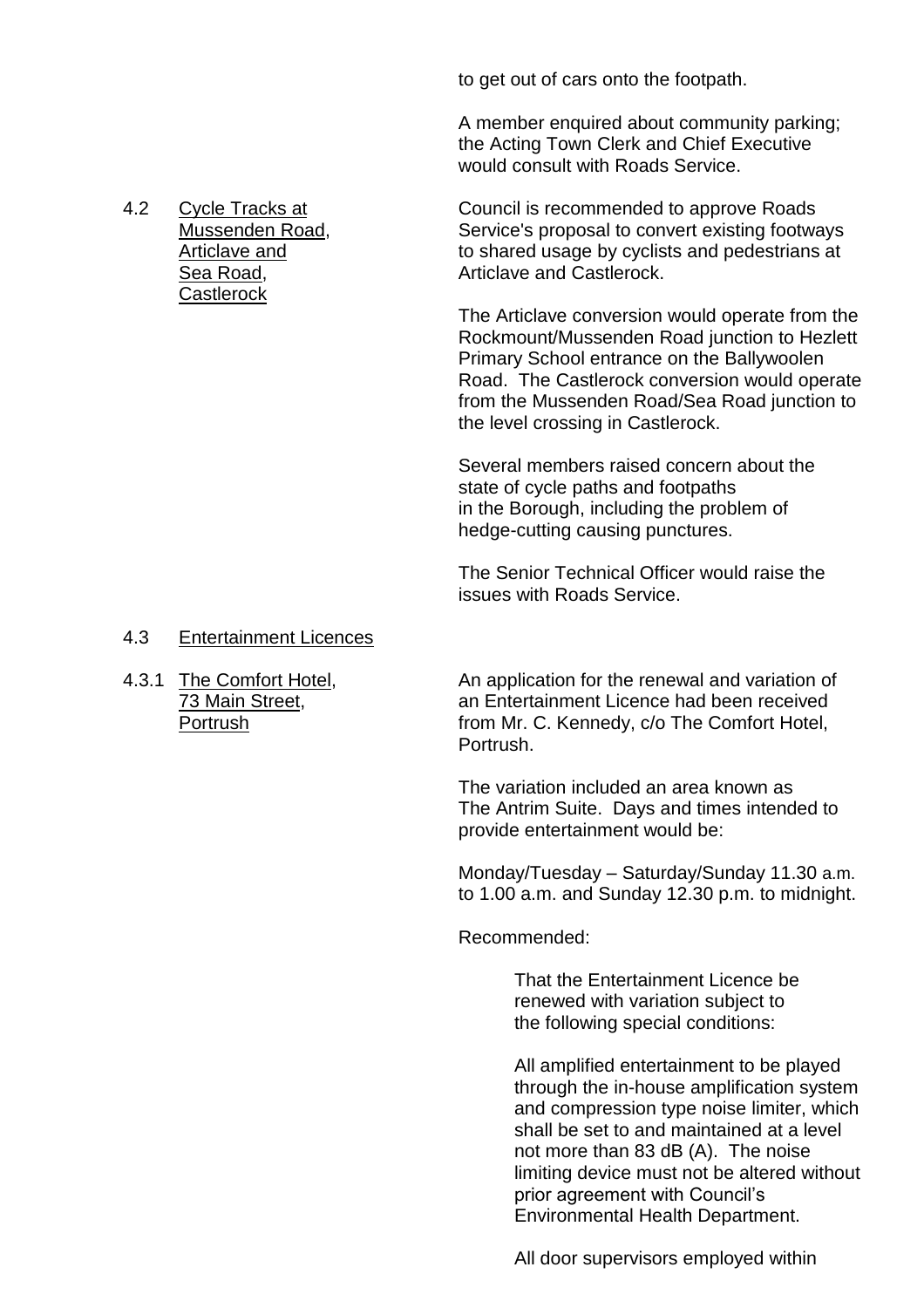the licensed premises must be registered with a scheme recognised by Coleraine Borough Council.

A member queried the name of this hotel which is now known as The Ramada Hotel. The Senior Technical Officer advised that the application was made in the name of The Comfort Hotel.

4.3.2 Talk 'o' The Town, An application for the grant of an Entertainment 15/17 Church Street, Licence had been received from Mr. P. Hanna, Kilrea **c/o Talk** 'o' The Town, Kilrea.

Recommended:

That an Entertainment Licence be granted subject to the following special condition:

All door supervisors employed within the licensed premises must be registered with a scheme recognised by Coleraine Borough Council.

#### 4.4 For Information

4.4.1 Street Trading – Members noted that after the Street Trading New Policies **Sub-Committee had met and reached** agreement on outstanding issues, consultation with existing traders would take place prior to the finalised policies being brought to Council for adoption.

> The new policies would be implemented for the 2008/2009 Street Trading year.

4.4.2 Waste Education Members noted information on this topic, as detailed in the report.

4.4.3 Building Control – Members noted that approval had been Approvals extended for thirty-four applications.

- 4.5 Waste Management
- Procurement waste.

4.5.1 Strategic Outline Case Members noted that the following three options For Residual Waste were identified for the treatment of residual

- Mechanical Biological Treatment (MBT) producing refuse derived fuel for land filling
- MBT producing refuse derived fuel for use in cement kiln or by third party
- MBT producing refuse derived fuel for gasification plant.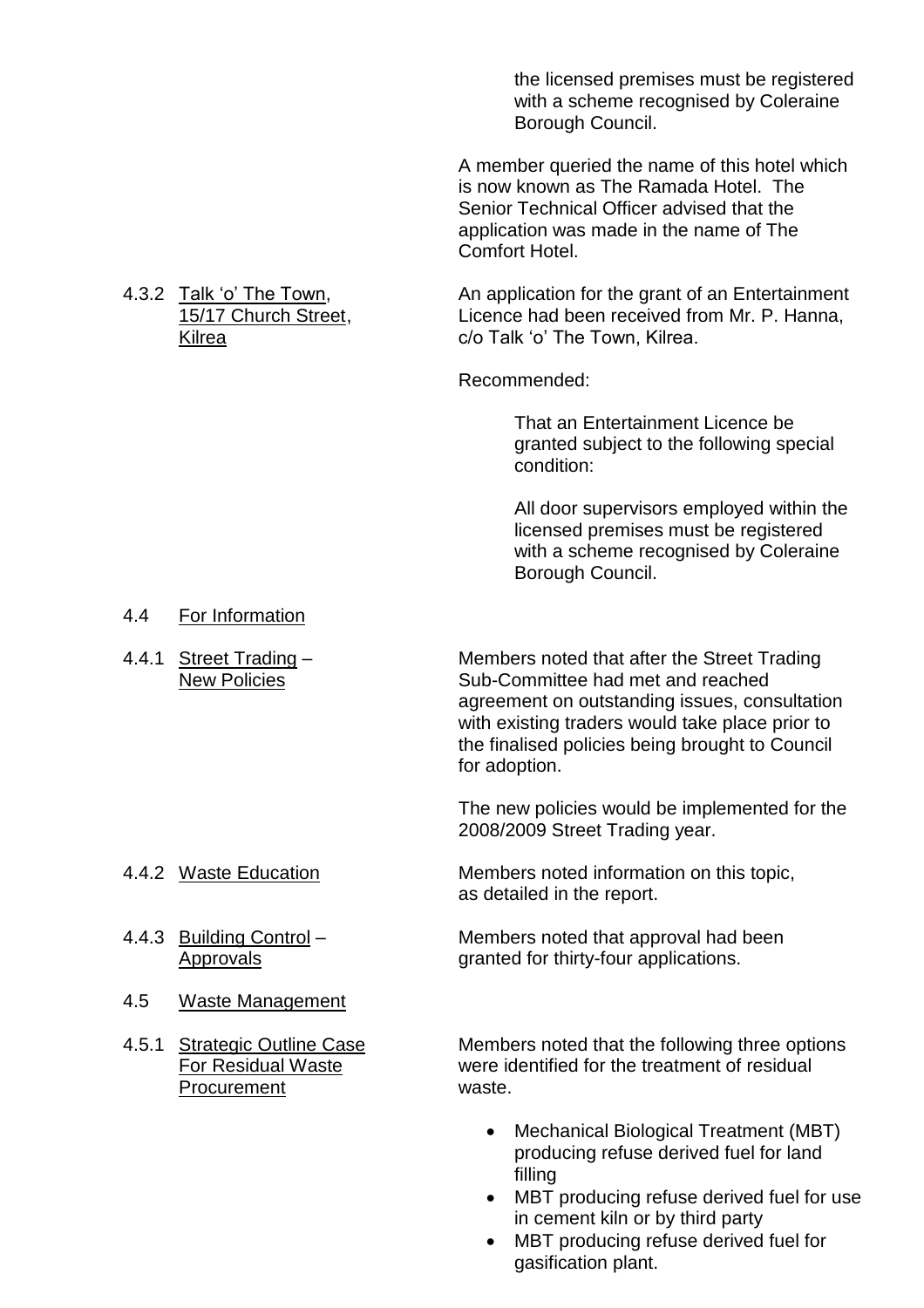The next stage in the process would be the commissioning of a strategic business case to examine the options in detail and to undertake sensitivity analysis to identify the preferred option. This would be brought back to Council at a later date for perusal.

It was recommended:

That Council proceed with the Strategic Outline Case.

4.5.2 Memorandum of Members noted that this document had been Understanding presented in detail at a workshop held on Monday, 1<sup>st</sup> October, 2007. The Memorandum of Understanding would be presented for Council ratification and signing at the end of October meeting.

#### **5.0 LEISURE SERVICES REPORT**

The Report of the Director of Leisure Services was considered (previously supplied).

Matters arising:

5.1 Kilrea Town Hall - It was agreed to discuss these proceedings Legal Proceedings **In Committee'** at the end of the meeting.

5.2 Floodlighting Installation - Six tenders had been received from the select Brook Green, **list of contractors for the installation of** Coleraine floodlights at Brook Green Bowling Green viz:

|                | <b>Tenderer</b>                      | <b>Amount</b> |
|----------------|--------------------------------------|---------------|
|                | R.H.K. Davidson & Co Ltd., Coleraine | £37,000.00    |
| 2              | Irwin Group, Armagh                  | £37,476.00    |
| 3              | H.M. Electrics Ltd., Maghera         | £41,981.00    |
| $\overline{4}$ | <b>Barrett Contracts, Omagh</b>      | £49,522.00    |
| 5              | <b>Brahm Electrical, Warrenpoint</b> | £52,700.00    |
| 6              | <b>Braid Electrical, Ballymena</b>   | £55,187.00    |

Recommended:

That Council accept the lowest tender from R.H.K. Davidson & Co. Ltd., for the sum of thirty-seven thousand pounds (£37,000.00) as recommended by the consultants.

An allowance for same had been made in the Capital Programme.

5.3 Select List - Tenders were returned from twelve contractors The Crescent, who wished to be placed on a select list for the Portstewart **refurbishment of The Crescent, Portstewart viz:**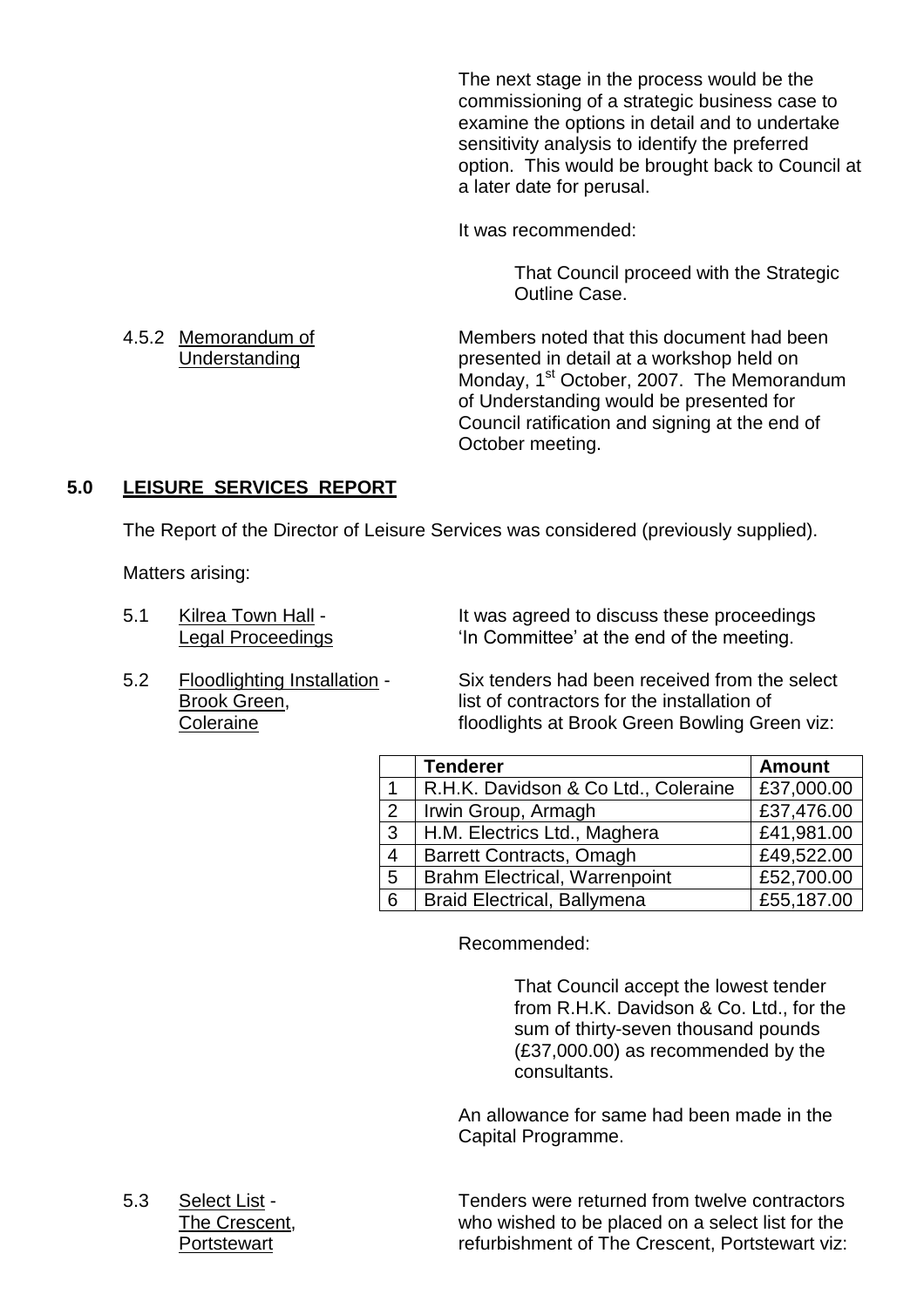| 1               | T. & A. Kernoghan Ltd., Newtownabbey |
|-----------------|--------------------------------------|
| 2               | Martin & Hamilton, Ballymena         |
| $\mathbf{3}$    | McCloskey & O'Kane, Limavady         |
| $\overline{4}$  | J.S. Dunlop Ltd., Ballymoney         |
| $5\overline{)}$ | Crawford Contracts, Ballymena        |
| 6               | Jemm Construction, Castlederg        |
| $\overline{7}$  | J. G. O'Kane Contractors, Maghera    |
| 8               | S.M. Oliver & Sons, Coleraine        |
| 9               | McCue, Carrickfergus                 |
| 10              | McNicholl Hughes Ltd., Belfast       |
| 11              | Red Sky, Belfast                     |
| 12              | T.D. McKane & Sons, Castlederg       |

Recommended:

That contractors numbered 1-6 be placed on the select list as recommended by the consultants.

5.4 For Information Members noted information on the following, as detailed in the report:

- Charles Thompson Award
- Causeway Museum Service
- Coleraine Chronicle Photographic Archives
- Halloween Events
- The Circle One Portrush Open

#### **6.0 ENVIRONMENTAL HEALTH REPORT**

The Report of the Director of Environmental Health was considered (previously supplied).

Matters arising:

- 
- 6.1.1 The Health and Safety at Work (N.I.) Order 1978 - Breach of a Prohibition **Notice**
- 6.1.2 The Pollution Control and Local Government (N.I.) Order 1978 – Domestic Noise Nuisances
- 6.2 For Information
- 6.2.1 Coleraine Borough Recommended: Council Air Quality

6.1 Legal Proceedings - It was agreed to discuss these proceedings 'In Committee' at the end of the meeting.

**Strategy** That Council adopt the Coleraine Borough Council Air Quality Strategy 2007.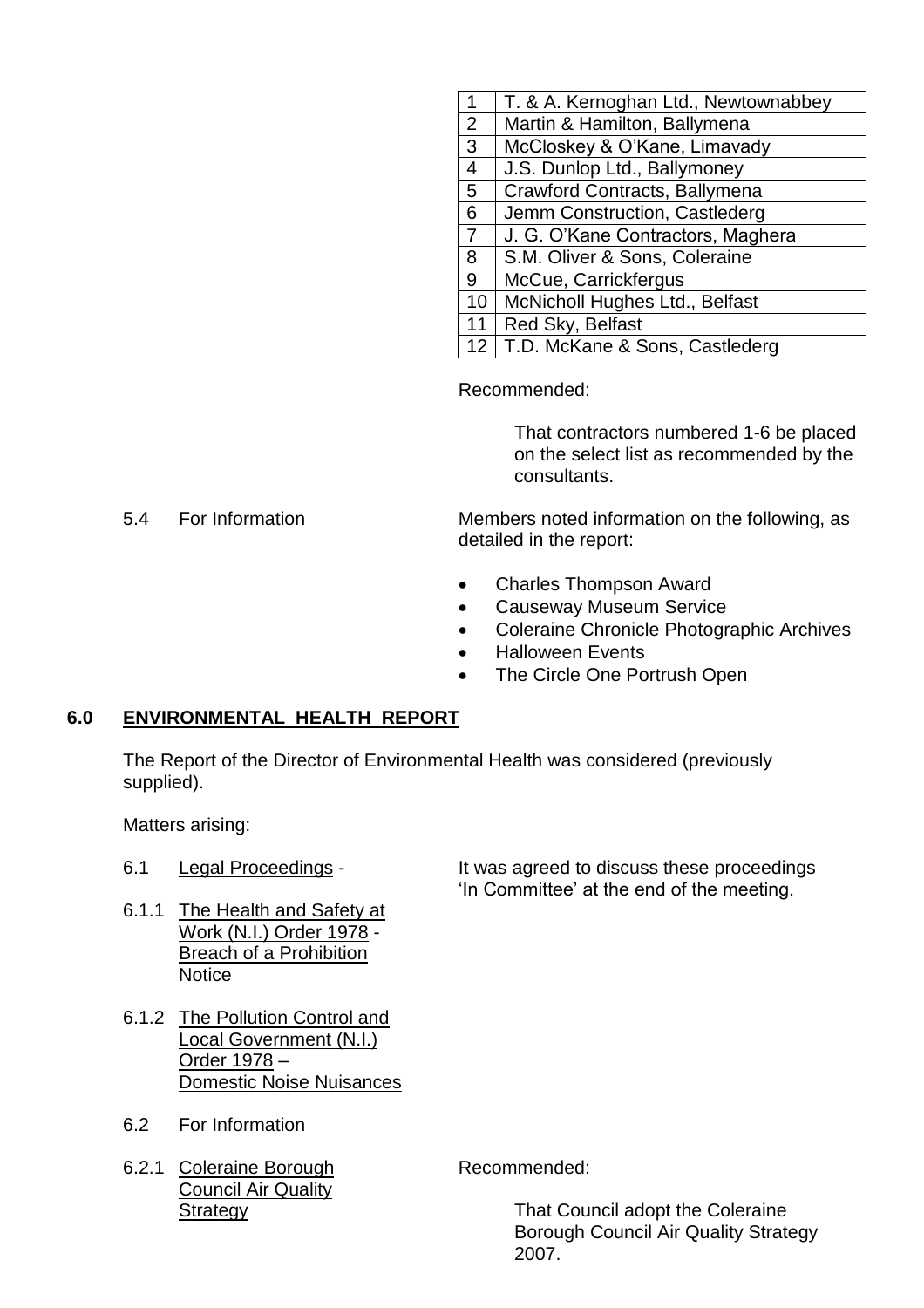6.2.2 Portballintrae Sewage Recommended: Treatment Works

That Council write to the Chief Executive of Northern Ireland Water and the Minister for the Environment to acknowledge the 2008 start date and to emphasise the importance of the investment and the need to ensure further delays are avoided.

6.2.3 The Children and Young From 1<sup>st</sup> October, 2007 new legislation in Persons (Protection from England, Scotland and Wales would mean Tobacco) Order (N.I.) 1991 – it would be illegal to sell tobacco products to Sale of Tobacco **to anyone under the age of 18 years.** 

Recommended:

That Council write to the Assembly, advising that similar changes be made to the existing legislation to raise the legal age at which tobacco products can be sold in Northern Ireland.

6.2.4 Bluetongue – Members noted that Bluetongue posed no food Information safety risks.

#### **7.0 COUNCIL CARAVAN PARKS**

A member requested details on waiting lists for caravans, the number of vacant sites in the parks and the extent of non-payment of fees.

#### **8.0 COLERAINE TOWN HALL**

A member expressed concern at a number of fridges which were stored at the entrance to Coleraine Town Hall.

The Leisure Services Officer (Facilities) informed members that the fridges had been placed there on a temporary basis to be used at the market. He would remind the Head of Development Services that they were still there.

#### **9.0 CAR PARKING ISSUES**

Several members commented, from different perspectives, on the enthusiasm for issuing parking tickets in the Borough. The Acting Town Clerk and Chief Executive advised members that he would, as requested, write to the Divisional Roads Manager and ask that he address parking issues during his presentation to Council in November 2007.

#### **10.0 PORTRUSH ROAD, COLERAINE**

A member expressed concern about the road at the Shell Hill development on the Portrush Road, Coleraine. The Acting Town Clerk and Chief Executive would refer this matter to Roads Service.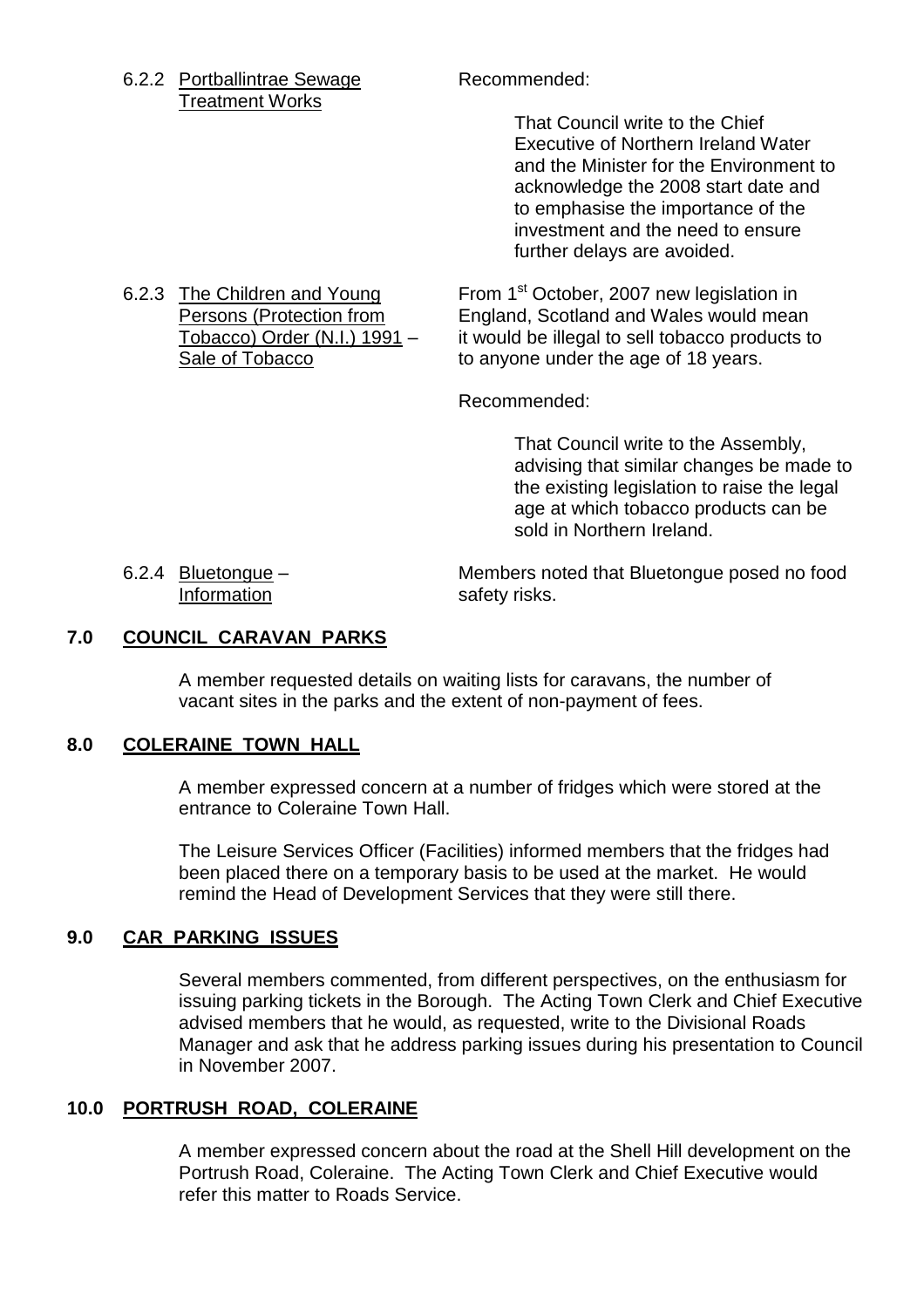#### **11.0 AWARDS**

Alderman Mrs. Black informed members of awards which Council had recently achieved:

- One of three finalists for the best recycling site in the Sustainable Ireland Awards
- The Charles Thompson Award for 'Council's outstanding contribution towards water safety promotion and awareness'.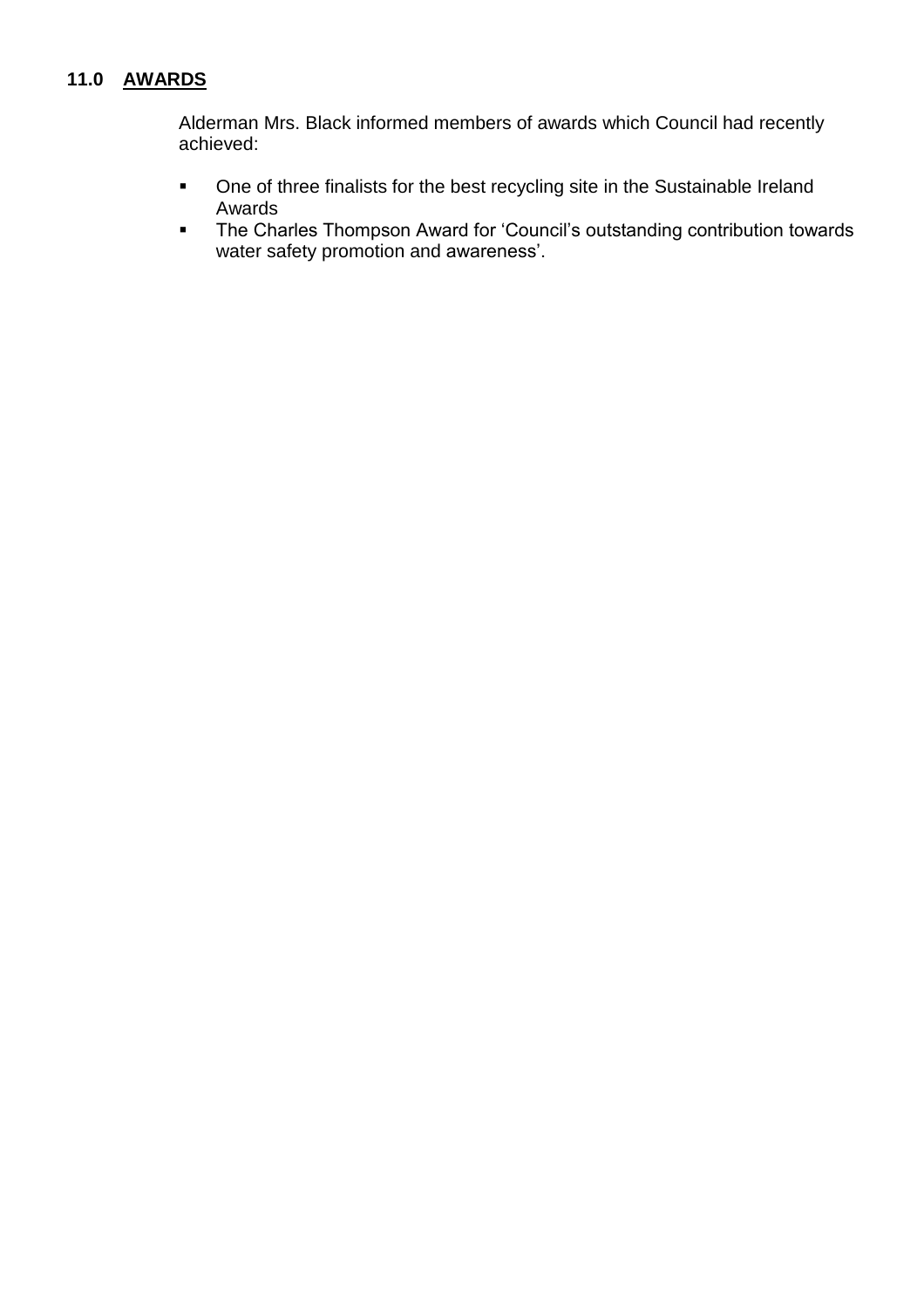### **PLANNING COMMITTEE**

#### **9 th October, 2007.**

| <b>Present:</b>                   | Alderman W. J. McClure in the Chair                                                                                                                                                                                |                                                                                                                                                                    |
|-----------------------------------|--------------------------------------------------------------------------------------------------------------------------------------------------------------------------------------------------------------------|--------------------------------------------------------------------------------------------------------------------------------------------------------------------|
|                                   | <b>Aldermen</b>                                                                                                                                                                                                    |                                                                                                                                                                    |
|                                   | E. T. Black (Mrs.)<br>W. T. Creelman                                                                                                                                                                               | M. T. Hickey (Mrs.)                                                                                                                                                |
|                                   | <b>Councillors</b>                                                                                                                                                                                                 |                                                                                                                                                                    |
|                                   | C. S. Alexander (Ms.)<br>O. M. Church (Mrs.)<br>J. J. Dallat<br>T. J. Deans<br>$($ ltems 2.12 $-$ 15.0)<br>E. P. Fielding (Mrs.)<br><b>B.</b> Fitzpatrick<br>S. Gilkinson<br>N. F. Hillis<br>(Items $6.0 - 15.0$ ) | W. A. King<br>(Items $2.6 - 15.0$ )<br><b>B.</b> Leonard<br>G. L. McLaughlin<br>(Items $6.0 - 15.0$ )<br>R. A. McPherson<br>A. McQuillan<br>(Items $2.12 - 15.0$ ) |
| Also in<br><b>Attendance:</b>     | Representatives from the Planning Service -<br>Mr. P. Duffy and Mr. D. McClelland                                                                                                                                  |                                                                                                                                                                    |
| <u>Officers in</u><br>Attendance: | Administrative Officer, Principal Environmental Health<br>Officer (Items $1.0 - 6.0$ ) and Administrative Assistant                                                                                                |                                                                                                                                                                    |
| <b>Apologies:</b>                 | The Mayor and Deputy Mayor<br>Alderman McClarty, Councillors Barbour and Cole                                                                                                                                      |                                                                                                                                                                    |

#### **1.0 WELCOME**

The Chairman welcomed everyone to the Meeting.

#### **2.0 PLANNING APPLICATIONS**

A list of seventy-six applications was presented for consideration (previously supplied).

#### **Applications Deferred from Previous Meeting**

2.1 Application No. D1 C/2006/0023/F Proposed extension and alterations to existing mid-terrace dwelling at 2 Cliff Terrace (Tunnel Brae), Castlerock for Mr. McCleery

The opinion of the Planning Service was to approve.

It was agreed that the application be approved.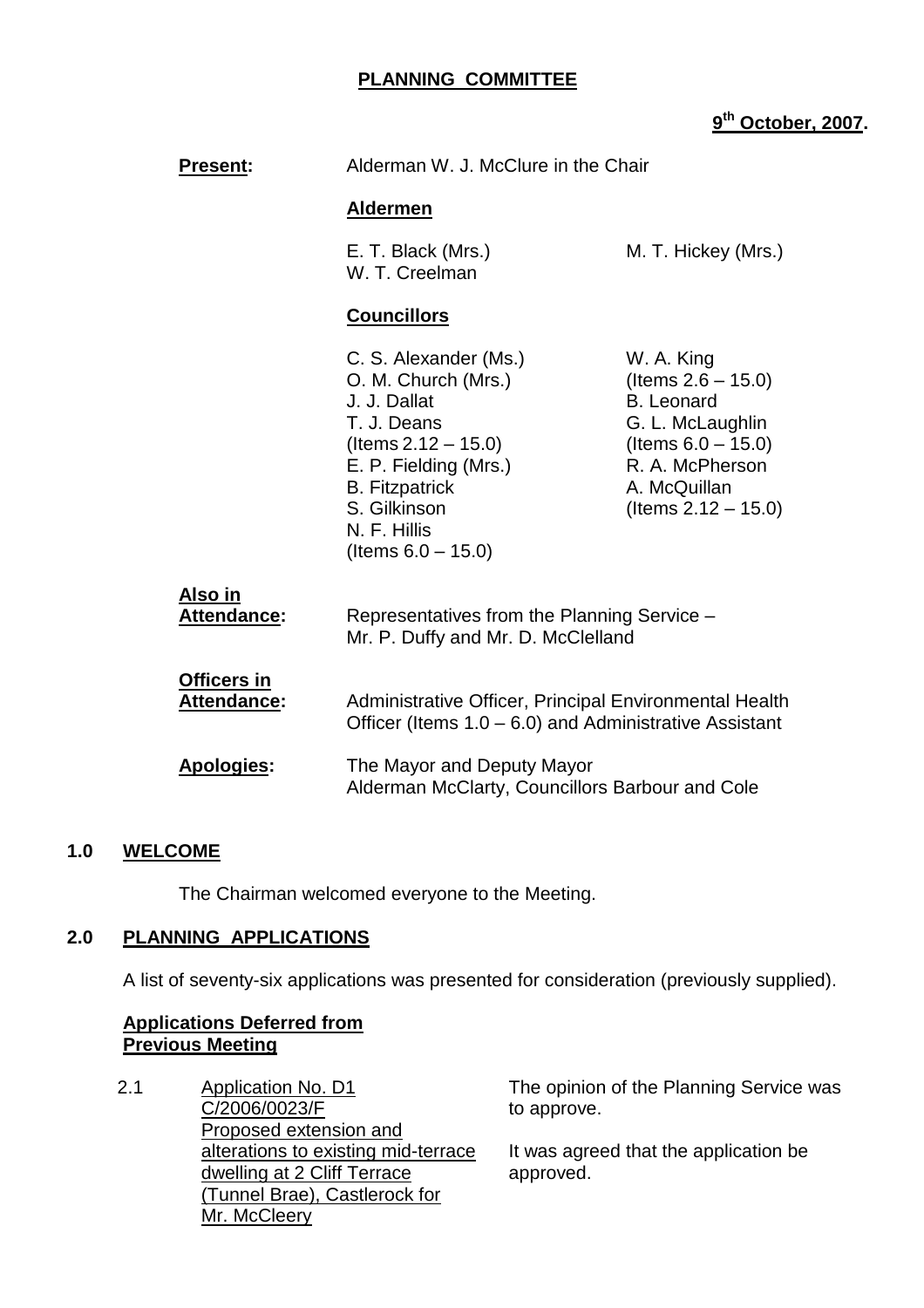- 2.2 Application No. D2 C/2006/0060/O Site for dwelling and garage 270m south of 2 Drumard Road, Kilrea for Mr. McEldowney
- 2.3 Application No. D3 C/2006/0719/F Proposed erection of 36 no. apartments at Coleraine Cars Ltd., Castle Lane, Waterside, Coleraine for Mr. H. Tannahill
- 2.4 Application No. D4 C/2006/0872/F Proposed retention and conversion of existing guesthouse to include the retention of the front section of the structure and the replacement of the rear return to provide 7 no. apartments at 117 Eglinton Street, Portrush for Mr. P. Gordon
- 2.5 Application No. D5 C/2006/0900/F Demolition of existing semidetached and construction of new detached dwelling at 9 Portrush Road, Portstewart for Mr. T. Alderdice
- 2.6 Application No. D6 C/2006/0990/F Proposed replacement dwelling and garage at 23 Greenhill Road, Aghadowey for Mr. D. McLean
- 2.7 Application No. D7 C/2007/0062/F New single storey dwelling with double garage opposite 25 Knocknougher Road, Coleraine for Mr. E. Doherty
- 2.8 Application No. D8 C/2007/0193/F Proposed two storey replacement dwelling with car port and deck over at 4 Craig Vara Terrace, Portrush for Mr. M. Scullion

#### **New Applications**

2.9 Application No. 1 C/2005/0238/LB Alterations to existing black stone The opinion of the Planning Service was to approve.

It was agreed that the application be approved.

The opinion of the Planning Service was to refuse.

It was agreed that the application be refused.

The opinion of the Planning Service was to approve.

It was agreed that the application be approved.

The opinion of the Planning Service was to refuse.

The application had now been withdrawn.

The opinion of the Planning Service was to approve.

It was agreed that the application be approved.

The opinion of the Planning Service was to approve.

It was agreed that the application be approved.

The opinion of the Planning Service was to approve.

It was agreed that the application be approved.

The opinion of the Planning Service was to approve both applications.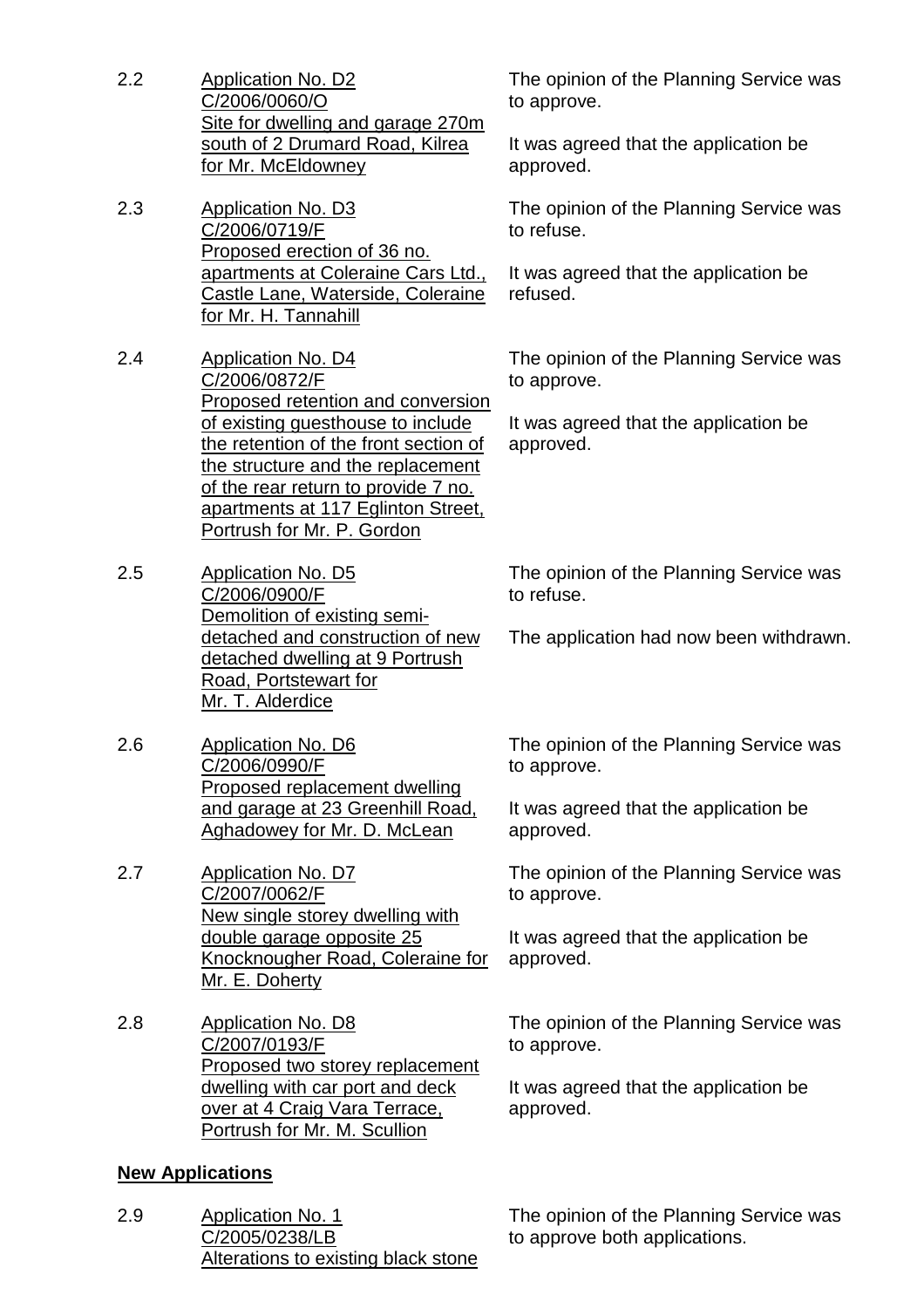workhouse, i.e. internal alterations and minor window amendment. Conversion to 3 no. dwellings at former Coleraine hospital site, Mountsandel Road, Coleraine for O'Kane&DevineLtd.

Application No. 2 C/2005/0239/F Proposed residential development comprising of detached, semidetached, maisonettes, terraced town housing and associated car parking at former hospital site, Mountsandel Road, Coleraine for O'Kane & Devine Ltd.

2.10 Application No. 6 C/2006/0517/F Residential development including 13 terraced dwellings, associated car parking and amenity space at Nos. 43, 45, 47 and 49 Mountsandel Road, Coleraine for Mr. S. Sweeney

Consideration was given to letter dated 4<sup>th</sup> October, 2007 from Studio Rodgers (previously supplied).

A 3D visual walkthrough presentation of the proposals was viewed by members. It was noted that the proposed residential development would provide a diverse housing mix of one hundred and eighty five dwellings.

Mr. Duffy confirmed that the problem of land contamination had been resolved.

It was agreed that both applications be approved.

The opinion of the Planning Service was to approve.

It was proposed by Councillor Ms. Alexander, seconded by Councillor Dallat and agreed:

> That the application be deferred for one month to facilitate an office meeting on the grounds that all material planning considerations had not been assessed.

2.11 Application No. 7 C/2006/0737/A Maxol sign at 1 and 1A Main Street, Garvagh for Mr. E. Mullan

The opinion of the Planning Service was to refuse.

It was noted that this was a retrospective application.

It was proposed by Councillor Dallat, seconded by Alderman Mrs. Hickey and agreed:

> That the application be held for one week to facilitate the submission of additional information.

If the information was not received the application would be refused. The opinion of the Planning Service was to refuse.

Consideration was given to letters of objection (previously supplied).

2.12 Application No. 18 C/2007/0234/F Proposed redevelopment of site to provide 4 no. townhouses at Nos. 39 and 41 Ratheane Avenue, Coleraine for Mr. M. Benson

Mr. M. Benson, applicant, addressed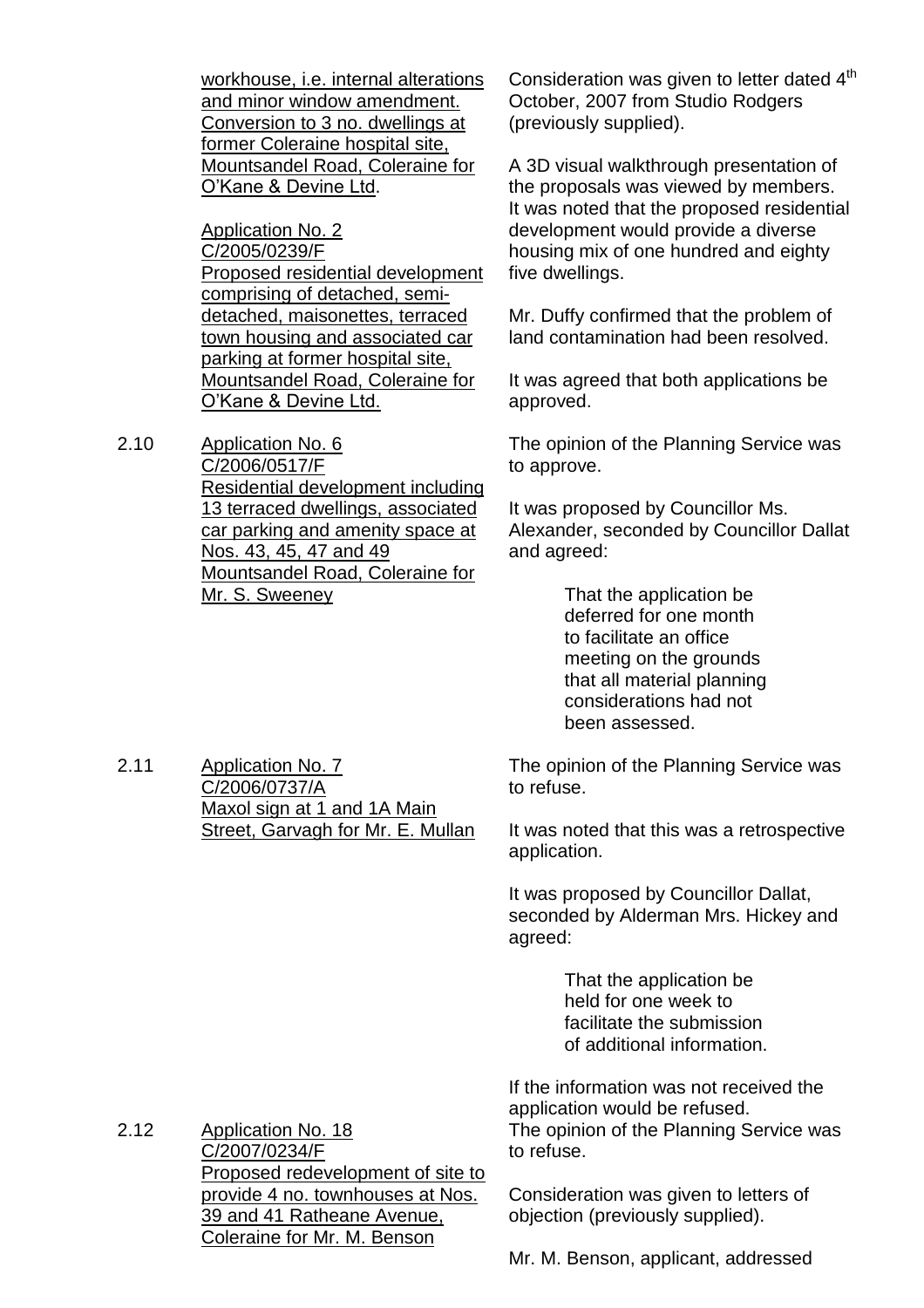Council in support of the application.

Mr. C. Brennen, Brennen Associates, addressed Council on behalf of the objectors.

Reported that amended plans had been received and considered at a Group Meeting which resulted in no change of opinion. In response to a query from Councillor Ms. Alexander it was noted that Group Meetings could only be held if three qualified Planning Officers were present.

Following discussion it was proposed by Councillor McQuillan and seconded by Councillor McPherson:

> That the application be deferred for one month to facilitate an office meeting on the grounds that all material planning considerations had not been assessed.

On being put to the Meeting the proposal was carried, twelve members voting in favour and no one voting against.

#### **3.0 OFFICE MEETINGS**

It was noted that the office meetings would be held on Thursday,  $25<sup>th</sup>$  October, 2007.

#### **4.0 GENERAL PLANNING ISSUES**

| 4.1 | Meldrum Interiors Premises -<br><b>Abbey Street, Coleraine</b> | Reference was made to the application<br>relating to change of use from shop to<br>Insurance Co.                                                                                                                         |
|-----|----------------------------------------------------------------|--------------------------------------------------------------------------------------------------------------------------------------------------------------------------------------------------------------------------|
|     |                                                                | Mr. Duffy would investigate the possibility<br>of providing a comfort letter to the<br>applicant.                                                                                                                        |
| 4.2 | Community Centre - Portballintrae                              | Mr. Duffy was asked to investigate and<br>report as soon as possible on the present<br>position regarding the Council's planning<br>application for a Community Centre in<br>Portballintrae due to funding implications. |

#### **5.0 PLANNING APPLICATION - WEST STRAND BEACH VILLAS, PORTRUSH**

The Administrative Officer reported that the developers of the above project had requested a meeting. The Head of Development Services and Mr. P. Fleming, BDP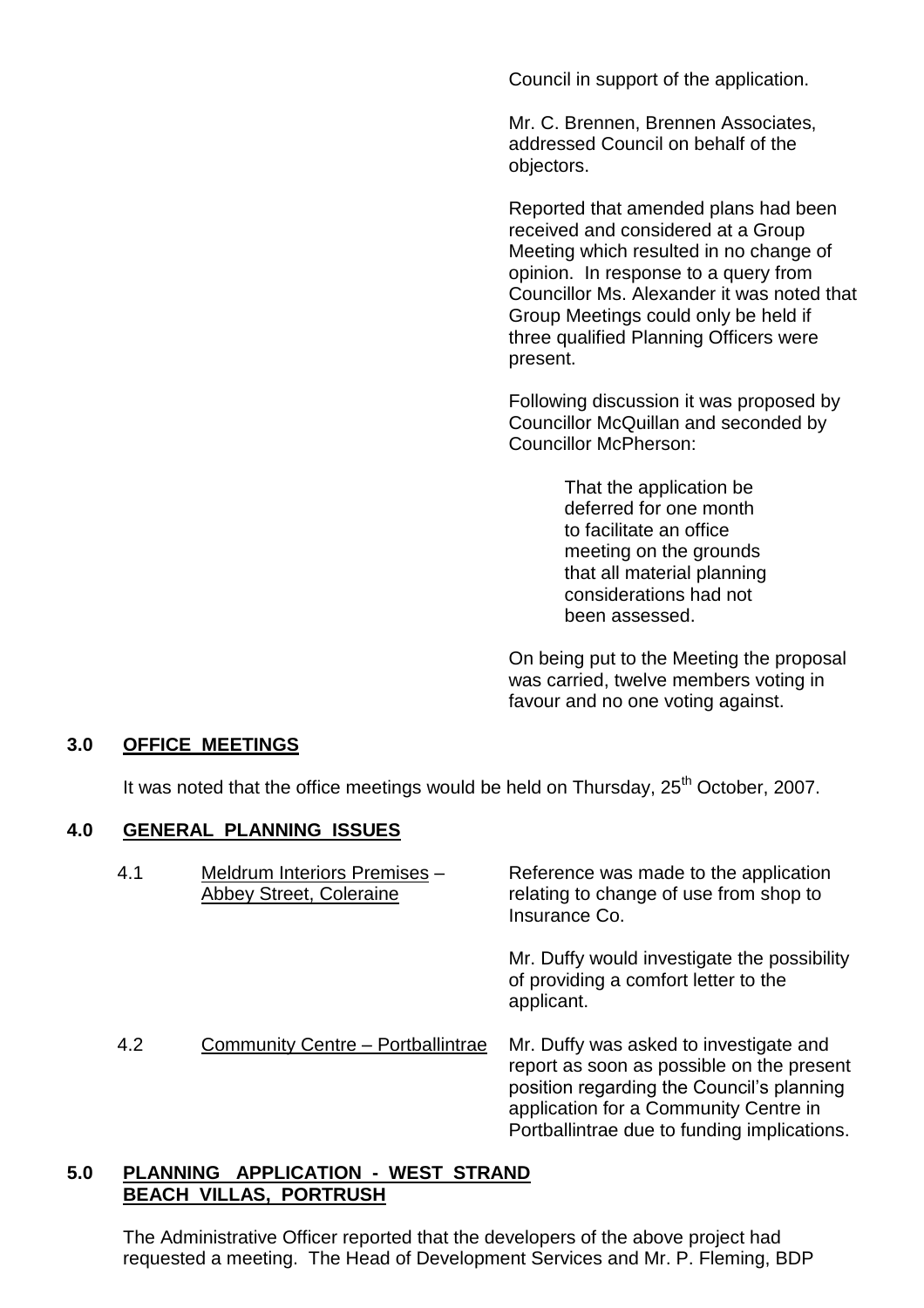Planning, would meet the developers to seek clarification on concerns relating to the submission and to facilitate the consultation process. Following this meeting a Report would be presented to Council.

#### **6.0 GIANT'S CAUSEWAY VISITORS'CENTRE**

Consideration was given to letter dated 25<sup>th</sup> September, 2007 from Mr. Nigel Dodds, Minister for Department of Enterprise, Trade and Investment regarding recent developments on the Giant's Causeway Visitors' Centre (previously supplied).

Following discussion it was proposed by Councillor Dallat and seconded by Alderman Mrs. Hickey:

That Council write to Minister Dodds requesting reinstatement of funding for the Giant's Causeway Visitors' Centre.

On a request for a recorded vote the members voted thus:

- **For:** Aldermen Mrs. Black and Mrs. Hickey Councillors Ms. Alexander, Mrs. Church, Dallat, Fitzpatrick, Hillis, King, Leonard and McLaughlin (10)
- **Against:** Aldermen Creelman and McClure Councillors Deans, Mrs. Fielding, Gilkinson and McQuillan (6)

**Abstention:** Councillor McPherson (1)

#### **7.0 APPLICATION NO. C/2006/1046/F SITE ADJACENT TO NO. 21 CLARAGH HILL GRANGE, KILREA**

Read letter from the Divisional Planning Manager in reply to Council's request for the above planning application to be held one week to reassess amended plans.

The amended plans had been reassessed and the Department was of the opinion that the amended scheme was still unacceptable and the reasons for refusal remain unchanged. The decision would now issue and it would be recorded on the file that the Council disagreed with the Department's recommendation.

#### **8.0 APPLICATION NO. C/2006/0308/O SITE 220M SOUTH WEST OF 48 BALLYVERSAL ROAD, COLERAINE**

Read letter from the Divisional Planning Manager in reply to Council's request for a second deferral for the above planning application.

The Divisional Planning Manager had reviewed the file and was satisfied that since the proposed access already had planning approval that a second deferral to reconsider the matter would not change the fact. Roads Service had also assessed the amended access and was satisfied that it met their technical requirements.

The decision would now issue and it would be recorded on the file that the Council disagreed with the Department's recommendation.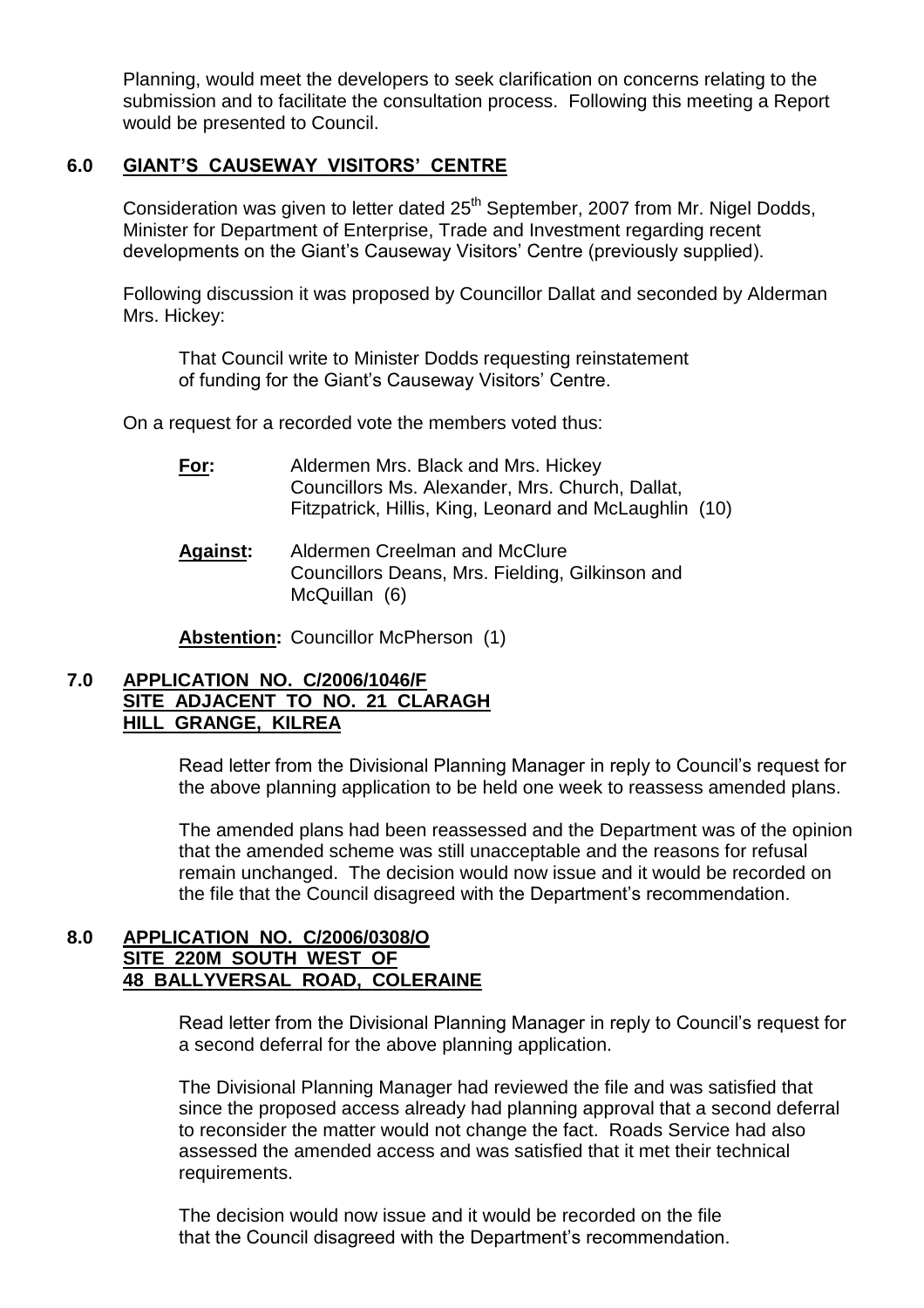#### **9.0 PLANNING APPEALS COMMISSION - FOUR LUXURY LOG CABINS FOR SELLING FISHING HOLIDAYS (FARM DIVERSIFICATION) AT RHEE FARM, 138 CURRAGH ROAD, AGHADOWEY**

Read letter from the Planning Appeals Commission advising members that the appeal for the above application had been allowed and outline planning permission was granted subject to conditions. Noted.

#### **10.0 DRAFT PPS14 AND DRAFT AREA PLANS**

Read letter from the Chief Executive, Planning Service, updating members on the situation following a further Court hearing. Applications which had been listed on planning schedules for refusal under draft PPS14 and draft Area Plans would be deferred until further clarification was received. Noted.

#### **11.0 PPS14 UPDATE**

Reported that an E-mail had been received from Omagh District Council advising Council that, to date, the Judge had not provided an outcome from the remedies hearing.

#### **12.0 NORTHERN CORRIDOR - RAILWAY RENAISSANCE THE LONG GALLERY, STORMONT THURSDAY, 18TH OCTOBER, 2007**

Reference was made to the Reception being held in the Long Gallery, Stormont on Thursday, 18<sup>th</sup> October, 2007 at 11.45 a.m. on behalf of the Northern Corridor Railways Group.

Members interested in attending were asked to contact Mrs. Karen Wallace on or before 12<sup>th</sup> October.

#### **13.0 CONFERENCE - 'EXPLORING THE FUTURE OF PLANNING IN NORTHERN IRELAND'**

Reported that a Conference entitled 'Exploring the Future of Planning in Northern Ireland' would be held in the Culloden Hotel, Belfast on Thursday,  $29<sup>th</sup>$  November, 2007.

Members interested in attending were asked to contact the Administrative Officer.

#### **14.0 NILGA PLANNING SEMINAR**

Reported that due to the recent events regarding PPS 14 the proposed NILGA Planning Seminar had been cancelled. Noted.

#### **15.0 PLANNING WORKING GROUP**

The Administrative Officer reminded members of the meeting of the Planning Working Group to be held on 16<sup>th</sup> October, 2007. Members were asked to forward any items for the agenda as soon as possible.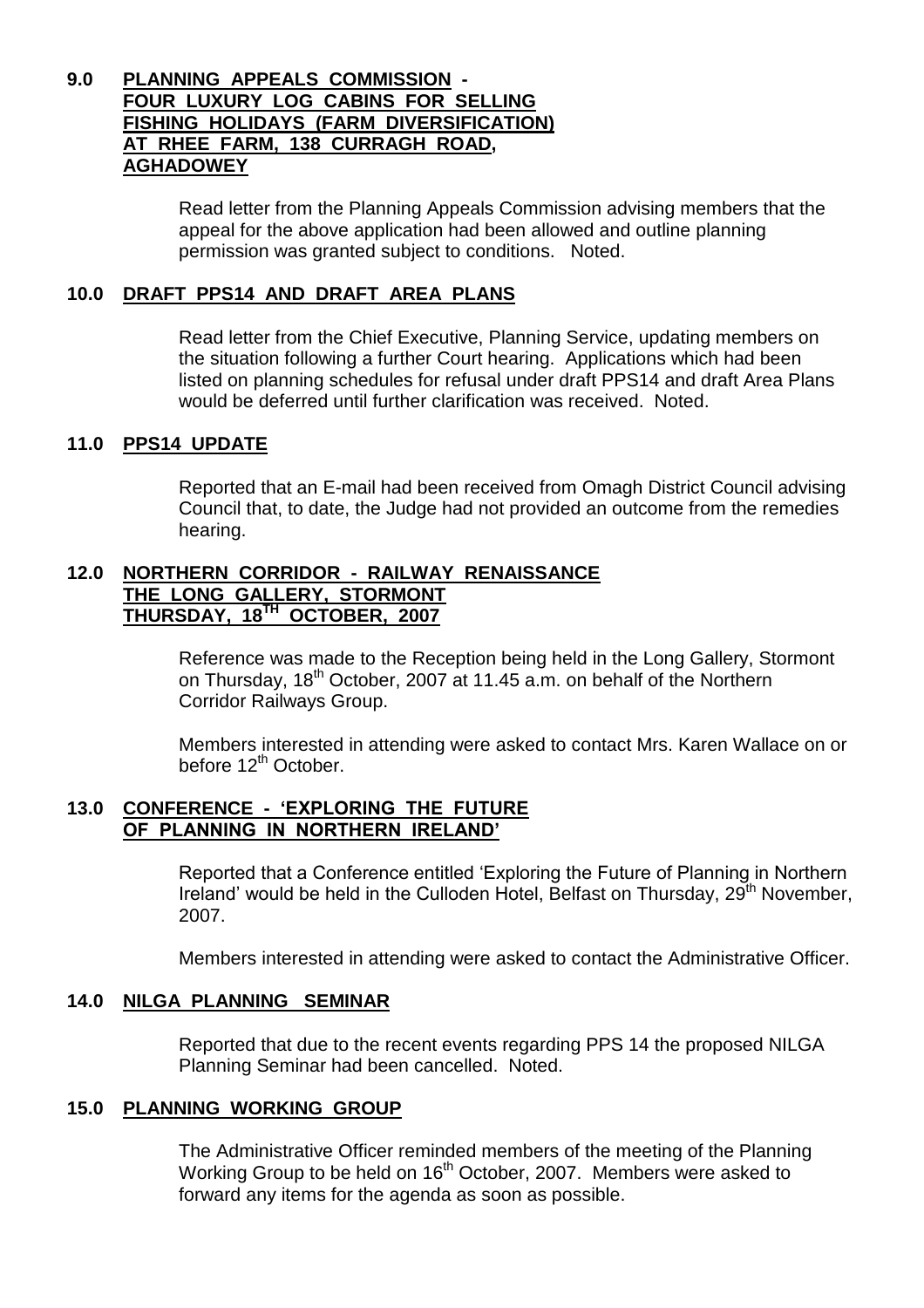### **POLICY AND DEVELOPMENT COMMITTEE**

# **16th October, 2007.**

| <b>Present:</b>               | Councillor N. F. Hillis, in the Chair                                                                              |                                                                                                                                                                                 |
|-------------------------------|--------------------------------------------------------------------------------------------------------------------|---------------------------------------------------------------------------------------------------------------------------------------------------------------------------------|
|                               | The Mayor, Councillor J. M. Bradley                                                                                |                                                                                                                                                                                 |
|                               | <b>Aldermen</b>                                                                                                    |                                                                                                                                                                                 |
|                               | E. T. Black (Mrs.)<br>W. T. Creelman<br>M. T. Hickey (Mrs.)                                                        | D. McClarty<br>(Items $1.0 - 6.0$ )<br>W. J. McClure                                                                                                                            |
|                               | <b>Councillors</b>                                                                                                 |                                                                                                                                                                                 |
|                               | C. S. Alexander (Ms.)<br>(Items $1.0 - 1.4$ )<br>D. D. Barbour<br>O. M. Church (Mrs.)<br>A. S. Cole<br>T. J. Deans | <b>B.</b> Fitzpatrick<br>S. Gilkinson<br>W. A. King<br><b>B.</b> Leonard<br>G. L. McLaughlin                                                                                    |
| Officers in<br>Attendance:    | Management Officer and Administrative Assistant.                                                                   | Acting Town Clerk and Chief Executive, Head of Development<br>Services, Head of Administrative Services, Finance Officer,<br>Community Development Manager, Technical and Waste |
| Also in<br><b>Attendance:</b> | Rural and Urban Network (CRUN) (Item 1.0).                                                                         | Ms. Ann McNickle and Mr. Neville Louden, Coleraine                                                                                                                              |
| <b>Apologies:</b>             | and McQuillan.                                                                                                     | Councillors Dallat, Mrs. Fielding, Mrs. Johnston, McPherson                                                                                                                     |

#### **1.0 DEVELOPMENT SERVICES REPORT**

The Report of the Head of Development Services was considered (previously supplied).

Matters arising:

| 1.1 Coleraine Rural and Urban | The Chairman welcomed Ms. Ann McNickle and |
|-------------------------------|--------------------------------------------|
| Network (CRUN)                | Mr. Neville Louden to the meeting.         |

The representatives updated members on CRUN's activities to date and proposals for the incoming year, including:

- Activities undertaken under the 2005/2008 Service Level Agreement with Council, to support the community and voluntary sector within the Borough.
- Results of the 2007 Evaluation Report on CRUN carried out by Holywell Consultancy.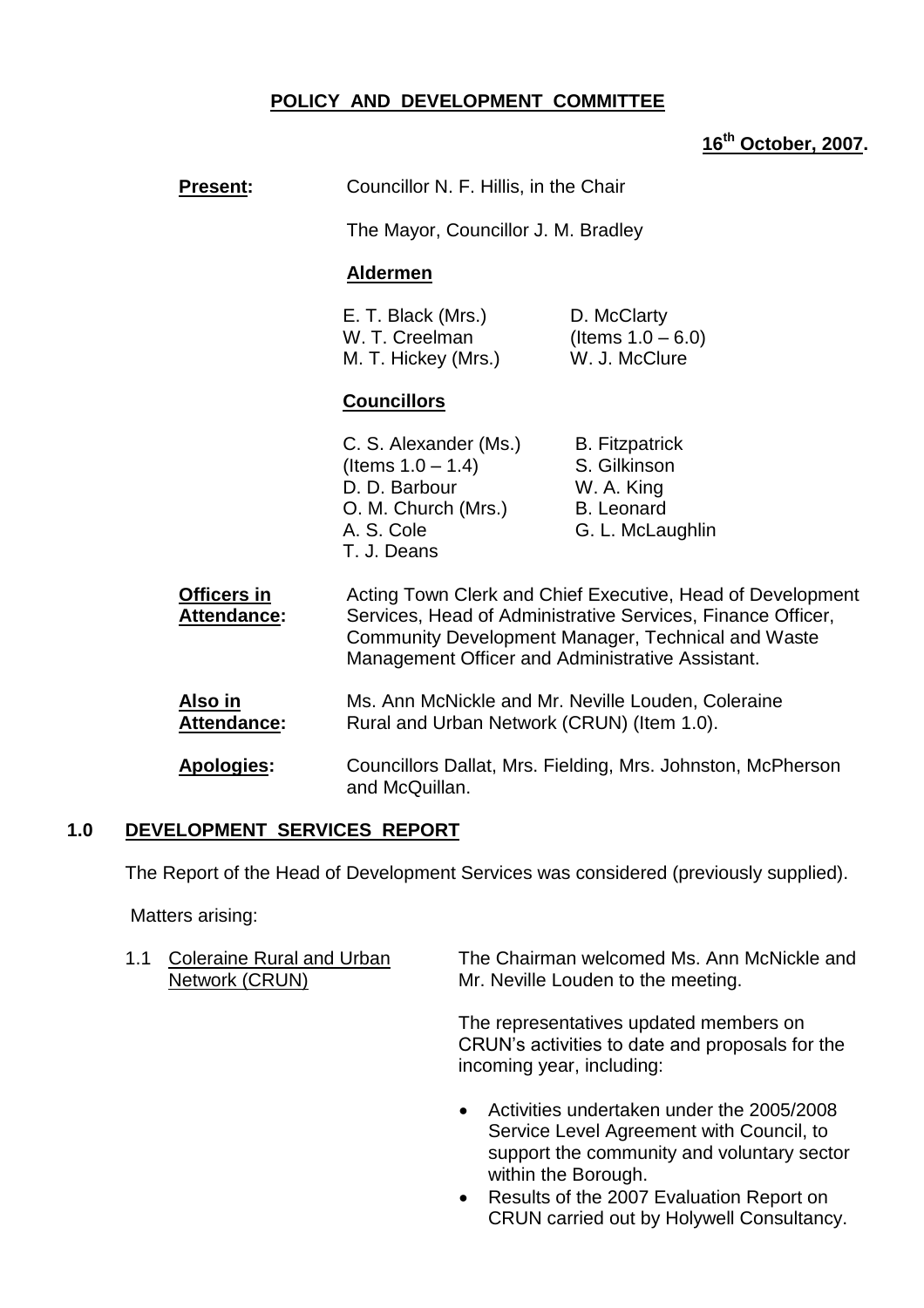New community development initiatives that support the capacity building aims highlighted in Council's Community Services Plan.

The representatives then presented a request for £25,000 funding to continue the Service Level Agreement for a further year, until March 2009.

Discussion ensued during which members congratulated the representatives on the work carried out by CRUN.

It was then proposed by Councillor King, seconded by Alderman McClarty and recommended unanimously:

> That Council approve the continuation of the Service Level Agreement for a further year at a cost of £25,000.

1.2 Department for Social Consideration was given to information on this Development Strategy for topic, as contained in the report.

Advice Services to the Recommended:

That Council approve further research on this issue and that a report be brought back to Committee in due course.

1.3 Tenders for Think Big The Head of Development Services outlined Programmes information on tenders for these programmes, as

Supporting Delivery of Voluntary

**Community** 

contained in the report.

Ms. Mann answered members' queries on various issues and agreed to provide more detail on the process of scoring tenders for future programmes.

Ms. Mann also agreed to provide further detail on the consultancy companies to members.

It was proposed by Councillor Fitzpatrick, seconded by Councillor Barbour and recommended:

> That Council approve the recommended tenders for these programmes, viz:

- (i) Think Big, Think Sales Full Circle at a cost of £28,475 (excluding VAT).
- (ii) Think Big, Think IT Business in the Community at a cost of  $£30,000$ (excluding VAT).
- (iii) Think Big, Think Food Business in the Community at a cost of £13,500 (excluding VAT).
- (iv) Think Big, Think Trade Full Circle at a cost of £27,987 (excluding VAT).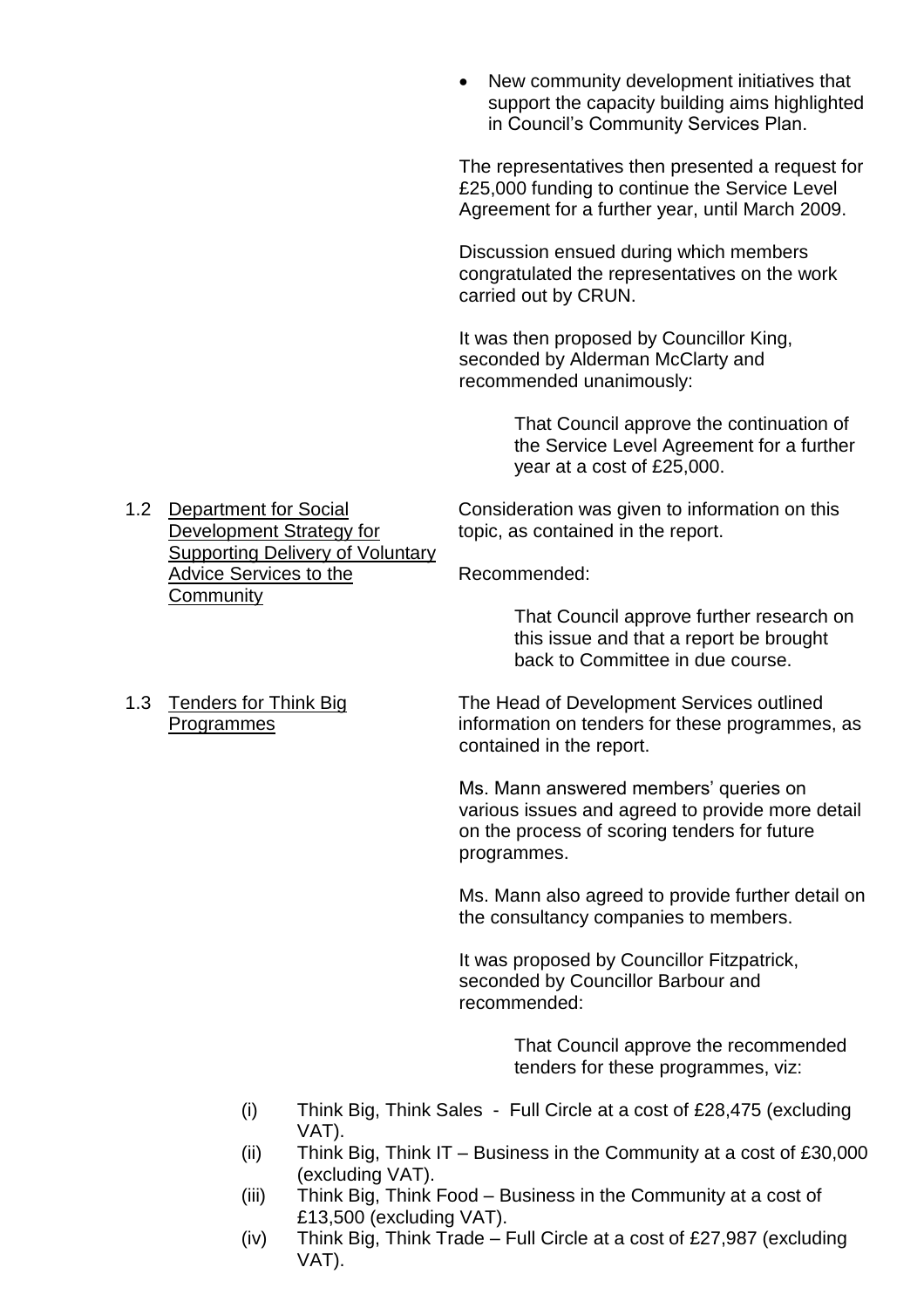- (v) Think Big, Think Rural Retail –Lestas Consulting at a cost of £24,350 (excluding VAT) with a follow-on grant allowance to companies of £15,000.
- (vi) Think Big, Think Rural Manufacturing –Full Circle at a cost of £17,000 (excluding VAT) with a follow-on grant allowance to companies of £25,000.

It was further proposed by Councillor Leonard, seconded by Councillor Ms. Alexander and recommended:

> That as part of the six monthly report to Committee, a number of the consultants undertaking the above training programmes be invited to contribute, along with a number of those who had received training.

1.4 European Funding Update Consideration was given to information on this topic, as outlined in the report.

> Members expressed concern about the clustering requirements by the various Government Departments in the absence of RPA clarity, while recognising the need to participate in order to access funding.

It was proposed by Councillor King, seconded by Alderman Mrs. Black and recommended:

> That Council adopt the recommendation of the Head of Development Services and engage with Limavady, Moyle, Ballymoney, Ballymena and Larne Councils on the basis outlined in the report.

1.4.1 Committee for Agriculture Consideration was given to the letter from the and Rural Development - Committee for Agriculture & Rural Development<br>Letter dated  $5<sup>th</sup>$  October. 2007 (previously supplied) in the light of a previous (previously supplied) in the light of a previous letter dated 19<sup>th</sup> September, 2007 from DARD (previously supplied).

Recommended:

That Council write to the Committee advising its original position on the concept of clustering along with the position following the Minister's decision.

1.5 Harbourlands Report Reported that Ms. Michelle Henry, Consultant, had been unavailable to attend the meeting but would present the report to Council on 23<sup>rd</sup> October, 2007.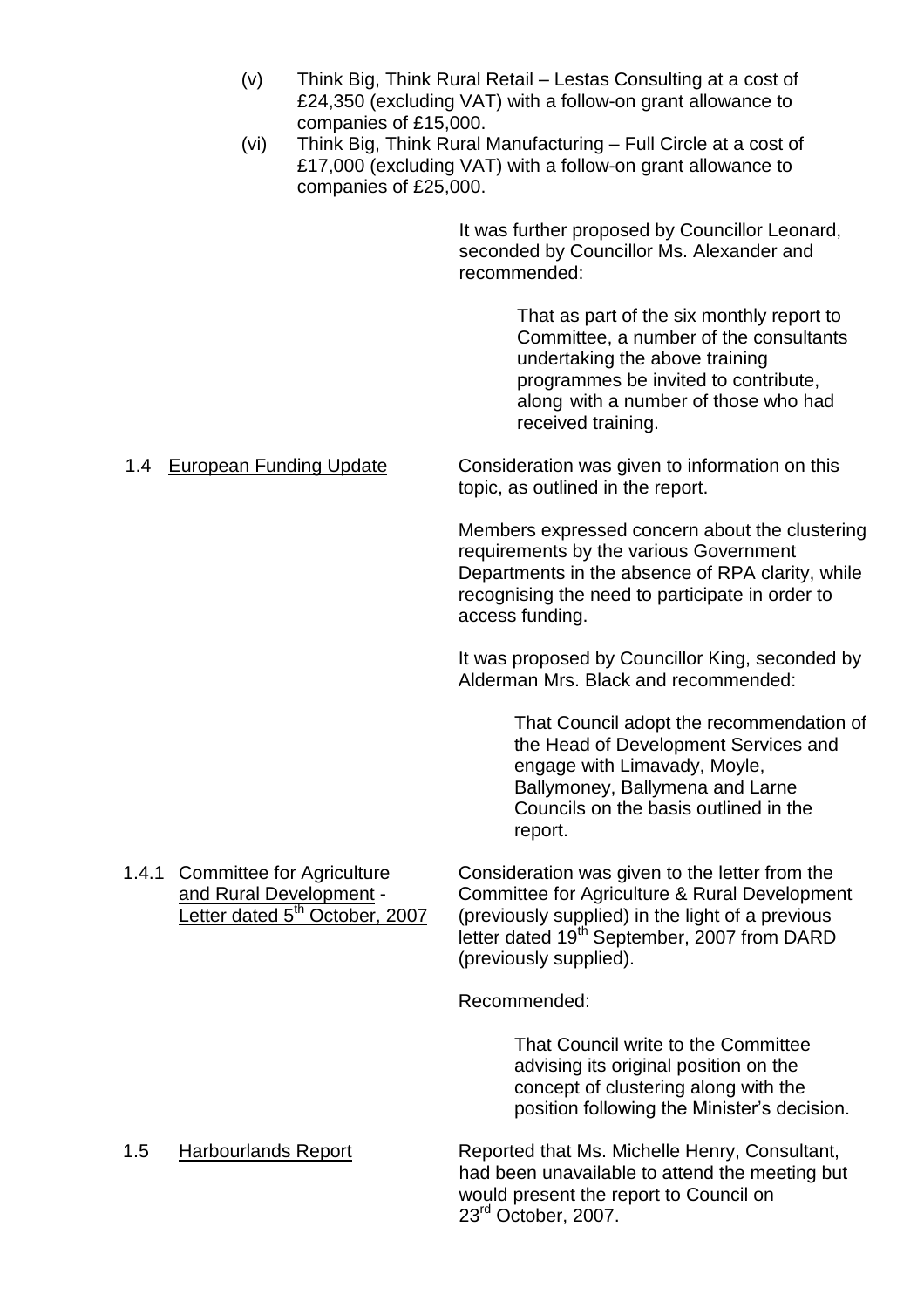# **2.0 CORPORATE SERVICES REPORT**

The Report of the Director of Corporate Services was considered (previously supplied).

Matters arising:

| 2.1   | <b>Loan Sanction Application</b>                                                      | Council is recommended to approve the raising<br>of a Loan Sanction for £1,900,000 for the<br>Coleraine Museum capital project.                                                                                                                                                                                  |
|-------|---------------------------------------------------------------------------------------|------------------------------------------------------------------------------------------------------------------------------------------------------------------------------------------------------------------------------------------------------------------------------------------------------------------|
| 2.2   | <b>Recruitment of Town Clerk</b><br>and Chief Executive -<br><b>Assessment Centre</b> | Members noted that the Assessment Centre<br>would be held in Cloonavin on 31 <sup>st</sup> October, 2007<br>but might also need to be held on 30 <sup>th</sup> October,<br>depending on the number of candidates.<br>Nominations were requested for an observer who<br>would be available on both of these days. |
|       |                                                                                       | A number of nominations were put forward where<br>the nominees could not confirm their availability<br>on both days.                                                                                                                                                                                             |
|       |                                                                                       | It was, therefore, proposed by Alderman<br>McClure, seconded by Alderman Mrs. Black and<br>recommended:                                                                                                                                                                                                          |
|       |                                                                                       | That Councillor Gilkinson be re-appointed<br>to the position of observer.                                                                                                                                                                                                                                        |
| 2.3   | <b>Matters for Information</b>                                                        |                                                                                                                                                                                                                                                                                                                  |
| 2.3.1 | Annual Accounts 2006/2007                                                             | The Finance Officer presented the Annual<br>Accounts 2006/2007 (previously supplied) and<br>highlighted key issues contained therein.                                                                                                                                                                            |
|       |                                                                                       | Noted.                                                                                                                                                                                                                                                                                                           |
| 2.3.2 | Accounts                                                                              | Members noted that accounts for September<br>2007 had been issued.                                                                                                                                                                                                                                               |
| 2.3.3 | <b>New Appointments</b>                                                               | The following appointments had been made in<br>accordance with the Local Government Staff<br>Commission's Code of Procedures on<br><b>Recruitment and Selection:</b>                                                                                                                                             |
|       |                                                                                       | <b>Environmental Health Department</b>                                                                                                                                                                                                                                                                           |
|       |                                                                                       | District Environmental Health Officer (Job Share):<br>Mr. D. Allen                                                                                                                                                                                                                                               |
|       |                                                                                       |                                                                                                                                                                                                                                                                                                                  |

District Environmental Health Officer: Miss L. Stephenson.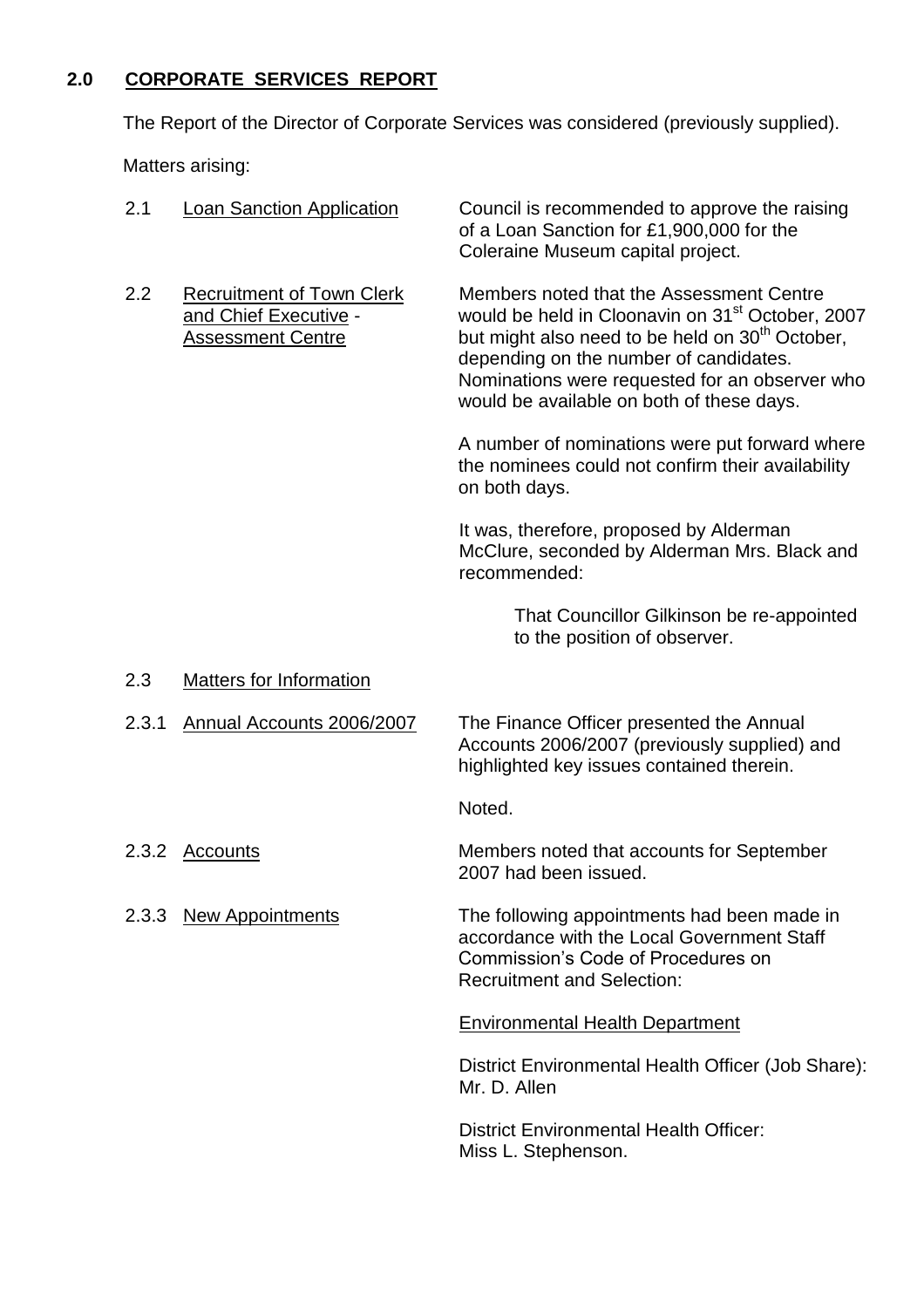#### **3.0 AUDIT COMMITTEE - MINUTES DATED 29TH JUNE, 2007 AND RELATED REPORTS**

Consideraton was given to the Audit Committee minutes and related reports (previously supplied) and the contents noted.

#### **4.0 TENDERS**

Refuse Collection Vehicles scheme viz:

4.1 Tender for the Purchase of Four tenders had been received for this

| <b>Name and Address</b>                                | Amount $(E)$ |
|--------------------------------------------------------|--------------|
| <b>Cahill Motor Engineering N.I. Ltd, Newtownabbey</b> | 101,000      |
| Alastair Calderwood, R.D. Mechanical, Newtownabbey     | 103,110      |
| Manvik Plant, Belfast                                  | 104,800      |
| Castlereagh Motors, Belfast                            | 106.950      |

Members noted information on the types of chassis and cabs which the companies proposed to supply, and their proven service, as contained in the report.

Recommended:

That Council accept the tender from Manvik Plant in the sum of £104,800 per vehicle and that Council purchase two of these vehicles.

# 4.2 Craigahulliar Environmental Four consultants had been asked to

Consultants **Consultants** tender for this work, having been identified by a tendering process carried out jointly by SWAMP and the NWRWMG.

Two tenders had been submitted viz:

| <b>Consultant</b>               | Amount $(E)$ |
|---------------------------------|--------------|
| <b>RPS Consulting Engineers</b> | 65,750       |
| <b>Jacobs</b>                   | 112.698      |

Recommended:

That Council accept the lowest tender from RPS Consulting Engineers in the sum of £65,750.

# **5.0 LAND AND PROPERTY**

5.1 Collarettes for the Mayor The Head of Administrative Services presented and Deputy Mayor's Chains the samples received for collarettes.

Following discussion, it was recommended:

That the Mayor decide on a collarette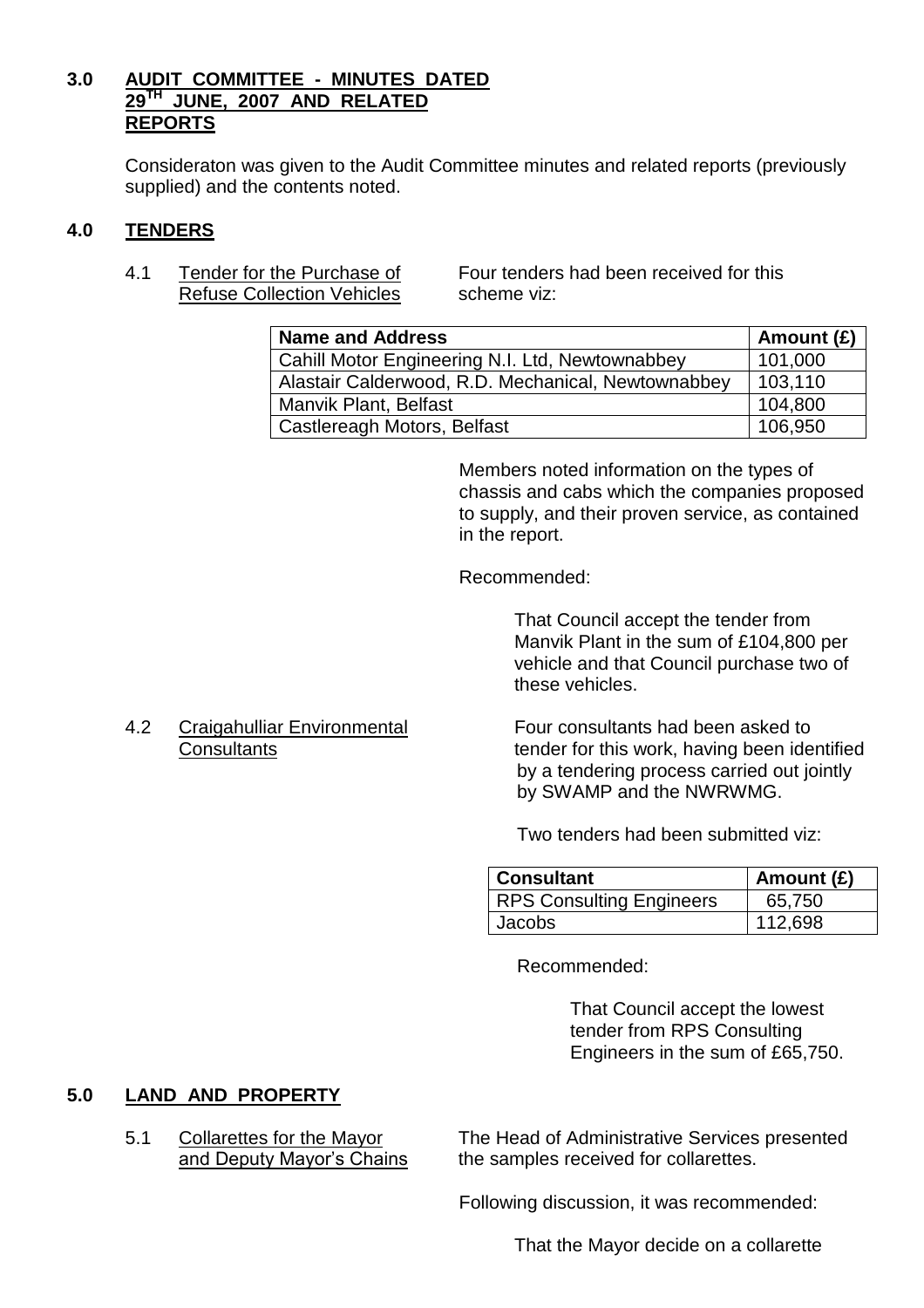for the Mayor's chain.

That a decision on the Deputy Mayor's chain be made by the Deputy Mayor on her return from holiday.

In response to members' queries, the Head of Administrative Services advised that collarettes could be removed from chains at a future date, if required.

#### 5.2 'InCommittee' Recommended:

That remaining topics on the report be considered 'In Committee' at the end of the meeting.

#### **6.0 REMEMBRANCE SUNDAY - 11TH NOVEMBER, 2007 - ARRANGEMENTS**

It was noted that the main body of Council would attend at Portstewart. On a request for nominees to represent Council at ceremonies outside Portstewart, the following nominations were agreed:

| Coleraine       |                              | The Deputy Mayor                                                                                      |
|-----------------|------------------------------|-------------------------------------------------------------------------------------------------------|
| <b>Portrush</b> | $\qquad \qquad \blacksquare$ | Alderman Mrs. Hickey was proposed by Councillor<br>McLaughlin and seconded by Councillor Fitzpatrick. |
|                 |                              | Councillor Gilkinson was proposed by Alderman<br>Creelman and seconded by Alderman McClure.           |
|                 |                              | Councillor Gilkinson was nominated by nine votes to<br>five.                                          |
| Kilrea          |                              | <b>Councillor Cole.</b>                                                                               |
| Garvagh         |                              | Councillor Mrs. Church.                                                                               |
| Aghadowey       |                              | Councillor McPherson.                                                                                 |
| Castlerock      |                              | Councillor King.                                                                                      |

#### **7.0 NILGA - LETTER DATED 21ST SEPTEMBER, 2007**

Read letter from NILGA (previously supplied) in relation to the NILGA/SOLACE manifesto for Strong and Effective Local Government, launched on 12<sup>th</sup> September, 2007.

Recommended:

That Council write to the Minister in support of the manifesto.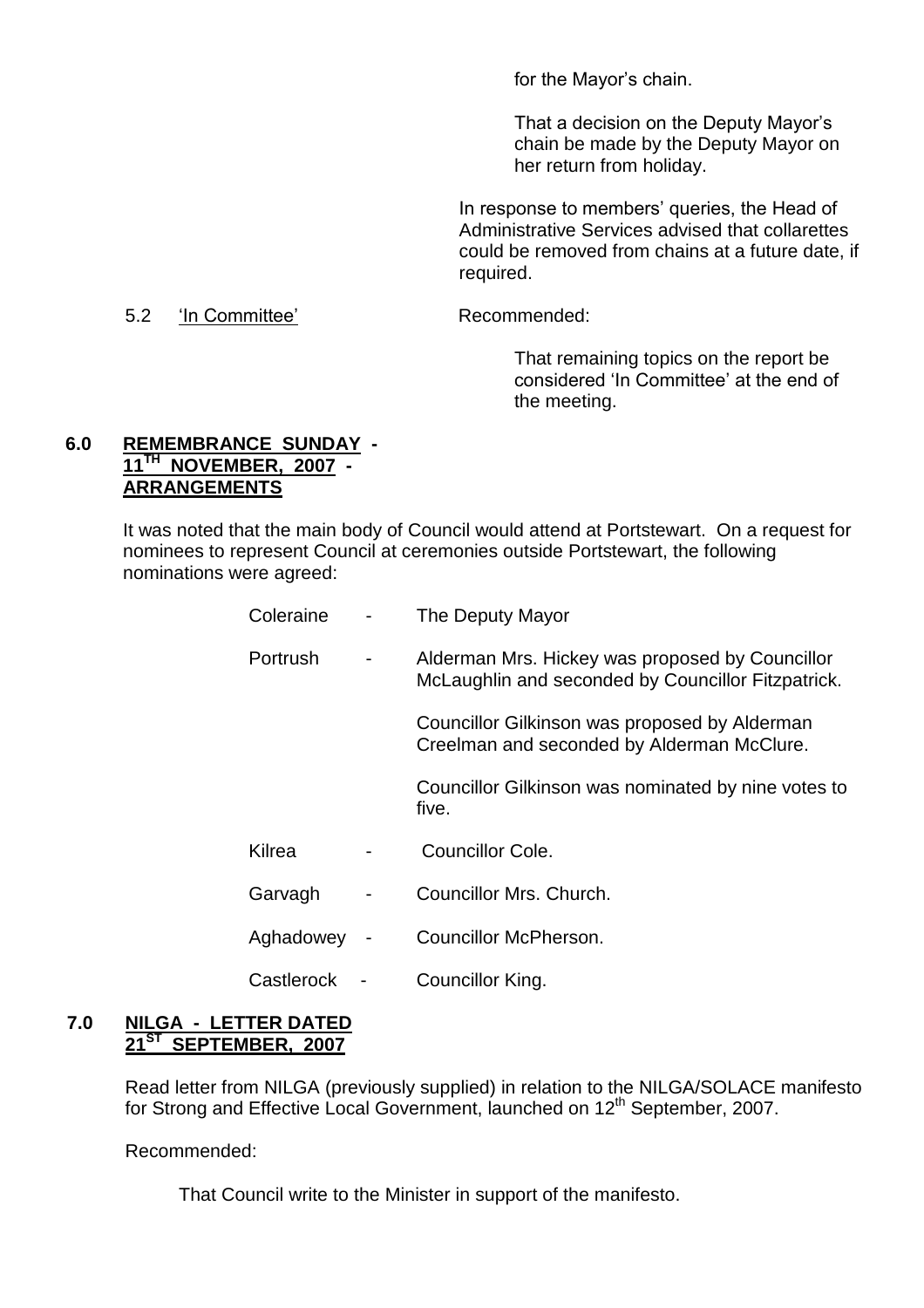#### **8.0 PRICEWATERHOUSECOOPERS - EMERGING FINDINGS OF THE REVIEW OF LOCAL GOVERNMENT ASPECTS OF THE RPA**

Read letter from PriceWaterhouseCoopers advising that a revised process of stakeholder engagement would commence with a major regional event, to take place on 25<sup>th</sup> October, 2007 at the Glenavon Hotel, Cookstown. It was noted that the Mayor, Alderman McClure and Councillors King, McLaughlin and Hillis had already been nominated for this event.

The DOE would also be organising a series of sub-regional stakeholder engagement events during week commencing  $12<sup>th</sup>$  November, 2007 – dates to be confirmed. All members would be invited to these events when they would be updated on the outcome of the seminars.

The Acting Town Clerk and Chief Executive encouraged all members to attend the sub-regional stakeholder engagement event.

It was noted that Councillor King would be unavailable on 25<sup>th</sup> October. 2007.

#### **9.0 PLANNING OFFICE MEETINGS**

It was noted that  $25<sup>th</sup>$  October, 2007 was no longer a suitable date to hold Office Meetings given the PriceWaterhouseCoopers event. Three alternative dates had been suggested and it was recommended:

That the Office Meetings be held on Monday 29<sup>th</sup> October, 2007 commencing at 9.30am, with meetings scheduled as previously.

#### **10.0 CAPITAL PROGRAMME WORKSHOP - 30TH OCTOBER, 2007 AT 7.30PM**

It was noted that if this Workshop was to take place on the agreed date, it would coincide with the Council's Hallowe'en Event.

It was, therefore, recommended:

That the Capital Programme Workshop be deferred to Wednesday 31st October, 2007 commencing at 7.30pm.

#### **11.0 NORTHERN IRELAND FIRE AND RESCUE SERVICE**

Read letter from the NI Fire and Rescue Service inviting a delegation from Council to visit the Lisburn Station on 23<sup>rd</sup> November, 2007 from 11.00am-12.00noon.

Any members interested in attending were asked to contact the Administrative **Officer** 

#### **12.0 MR. R. GAMBLE - LETTER DATED 18TH SEPTEMBER, 2007**

Read letter from Mr. Gamble requesting the use of photographs of Coleraine Mace and Sword for use in his book 'The History of E Company 5UDR: The Last Coleraine Militia?'